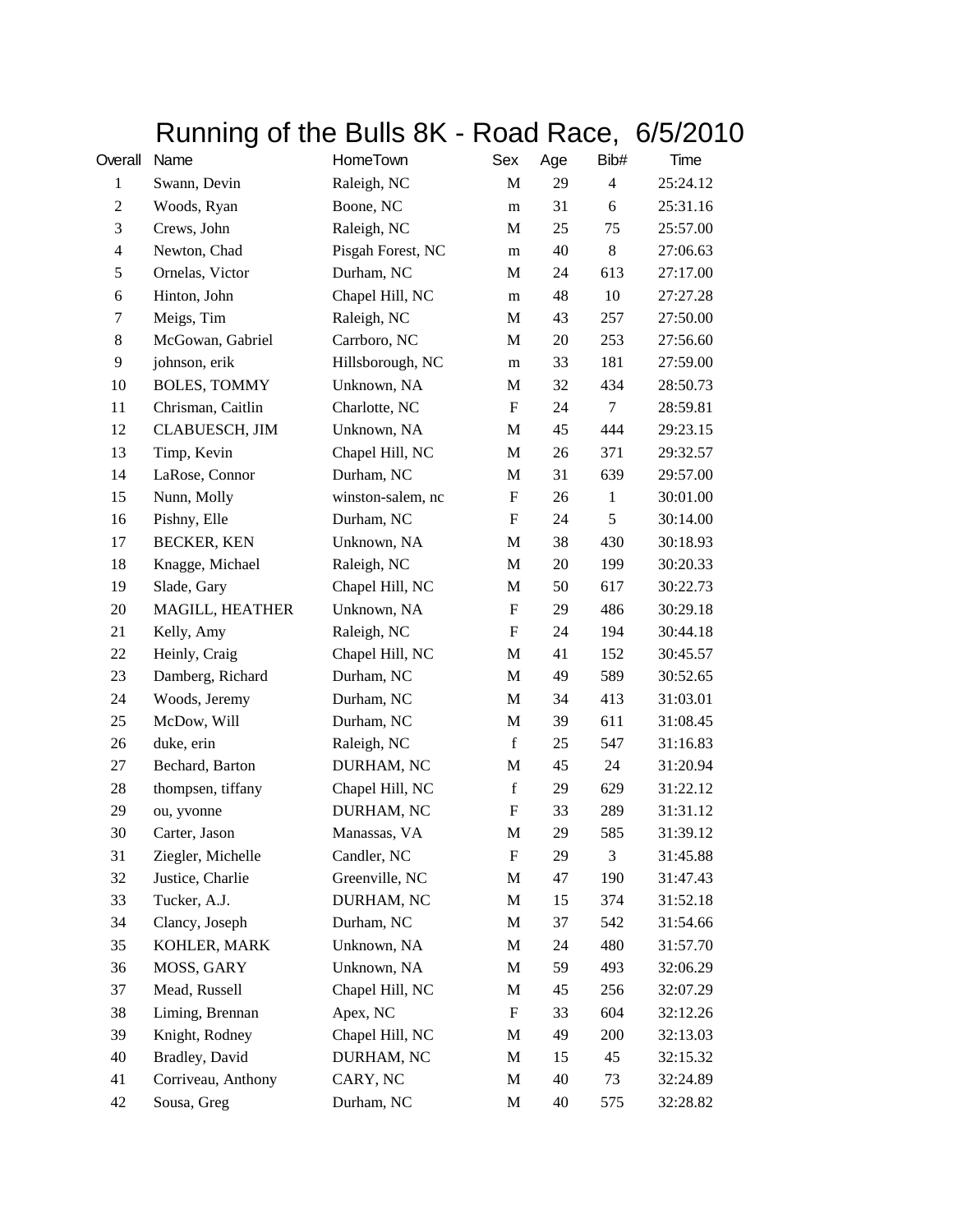| 43     | Cannizzaro, Katie     | Durham, NC      | $\mathbf f$               | 26 | 641 | 32:35.13 |
|--------|-----------------------|-----------------|---------------------------|----|-----|----------|
| 44     | lowery, shannon       | Raleigh, NC     | ${\bf F}$                 | 37 | 560 | 32:38.82 |
| 45     | Kroll, Rachel         | DURHAM, NC      | ${\bf F}$                 | 25 | 206 | 32:41.59 |
| 46     | Howe, George          | RALEIGH, NC     | M                         | 54 | 173 | 33:00.66 |
| 47     | RUDNICK, BEN          | Unknown, NA     | M                         | 26 | 507 | 33:17.47 |
| 48     | Dobson, Raymond       | Durham, NC      | m                         | 39 | 590 | 33:29.89 |
| 49     | Hughston, Whit        | Raleigh, NC     | M                         | 32 | 601 | 33:33.60 |
| 50     | Holtry, Matthew       | Chapel Hill, NC | M                         | 31 | 557 | 33:43.97 |
| 51     | Astrachan, Owen       | Chapel Hill, NC | M                         | 54 | 16  | 33:50.15 |
| 52     | NARAYAN, DREW         | Unknown, NA     | M                         | 34 | 494 | 33:51.05 |
| 53     | HAWS, SUSAN           | Unknown, NA     | $\boldsymbol{\mathrm{F}}$ | 38 | 467 | 33:52.64 |
| 54     | Certain, Kim          | Chapel Hill, NC | $\mathbf f$               | 42 | 9   | 33:58.49 |
| 55     | Curtin, Jennifer      | Raleigh, NC     | ${\bf F}$                 | 42 | 82  | 34:01.56 |
| 56     | Shires, Bill          | Charlotte, NC   | M                         | 45 | 11  | 34:10.58 |
| 57     | McKee, Erin           | Durham, NC      | $\boldsymbol{\mathrm{F}}$ | 24 | 254 | 34:16.01 |
| 58     | Fennell, Barry        | Raleigh, NC     | M                         | 43 | 592 | 34:28.32 |
| 59     | Hannen, Jennifer      | Raleigh, NC     | $\boldsymbol{\mathrm{F}}$ | 23 | 554 | 34:33.05 |
| $60\,$ | HEINONEN, CHRIS       | Unknown, NA     | M                         | 31 | 468 | 34:43.52 |
| 61     | NELSON, JASON         | Unknown, NA     | M                         | 32 | 496 | 34:52.28 |
| 62     | Meyer, David          | DURHAM, NC      | $\mathbf M$               | 46 | 259 | 34:54.71 |
| 63     | <b>GRIGSBY, CHRIS</b> | Unknown, NA     | M                         | 27 | 464 | 35:01.36 |
| 64     | HOERGER, TOM          | Unknown, NA     | M                         | 51 | 474 | 35:02.36 |
| 65     | Tallon, David         | DURHAM, NC      | M                         | 32 | 357 | 35:06.36 |
| 66     | beard, rita           | Raleigh, NC     | $\mathbf f$               | 20 | 534 | 35:06.36 |
| 67     | Roessler, Chris       | DURHAM, NC      | M                         | 41 | 315 | 35:13.39 |
| 68     | NICKODEM, KEVIN       | Unknown, NA     | M                         | 53 | 499 | 35:18.29 |
| 69     | DELILLE, REMI         | Unknown, NA     | M                         | 28 | 453 | 35:21.40 |
| 70     | DeMauro, Greg         | Mebane, NC      | M                         | 39 | 89  | 35:23.40 |
| 71     | STARMER, JOSH         | Unknown, NA     | M                         | 35 | 515 | 35:29.23 |
| 72     | Hall, Jeff            | CARY, NC        | M                         | 45 | 553 | 35:33.36 |
| 73     | Divaris, Kimon        | Chapel Hill, NC | M                         | 29 | 92  | 35:49.35 |
| 74     | Smrtka, Michael       | Durham, NC      | M                         | 30 | 341 | 35:53.85 |
| 75     | Eldredge, steven      | Durham, NC      | M                         | 33 | 103 | 35:56.50 |
| 76     | Straus, Hank          | Chapel Hill, NC | M                         | 55 | 349 | 35:58.36 |
| 77     | Holt, Aaron           | Durham, NC      | M                         | 27 | 167 | 35:59.43 |
| 78     | falvo, mike           | Durham, NC      | M                         | 40 | 107 | 36:02.24 |
| 79     | Threadgill, Jack      | CARY, NC        | M                         | 48 | 576 | 36:07.76 |
| 80     | FISHER, ZACHARY       | Unknown, NA     | M                         | 31 | 594 | 36:08.77 |
| 81     | goley, Michael        | Durham, NC      | m                         | 31 | 132 | 36:11.51 |
| 82     | BELLEVANCE, JASON     | Unknown, NA     | M                         | 29 | 431 | 36:21.08 |
| 83     | ARCHIMEDE, HARRY      | Unknown, NA     | M                         | 49 | 424 | 36:21.34 |
| 84     | ANDERS, STEVE         | Unknown, NA     | M                         | 51 | 423 | 36:25.95 |
| 85     | Higley, Robert        | Cary, NC        | M                         | 36 | 165 | 36:28.74 |
| 86     | Rock, Katherine       | DURHAM, NC      | $\boldsymbol{\mathrm{F}}$ | 22 | 314 | 36:37.63 |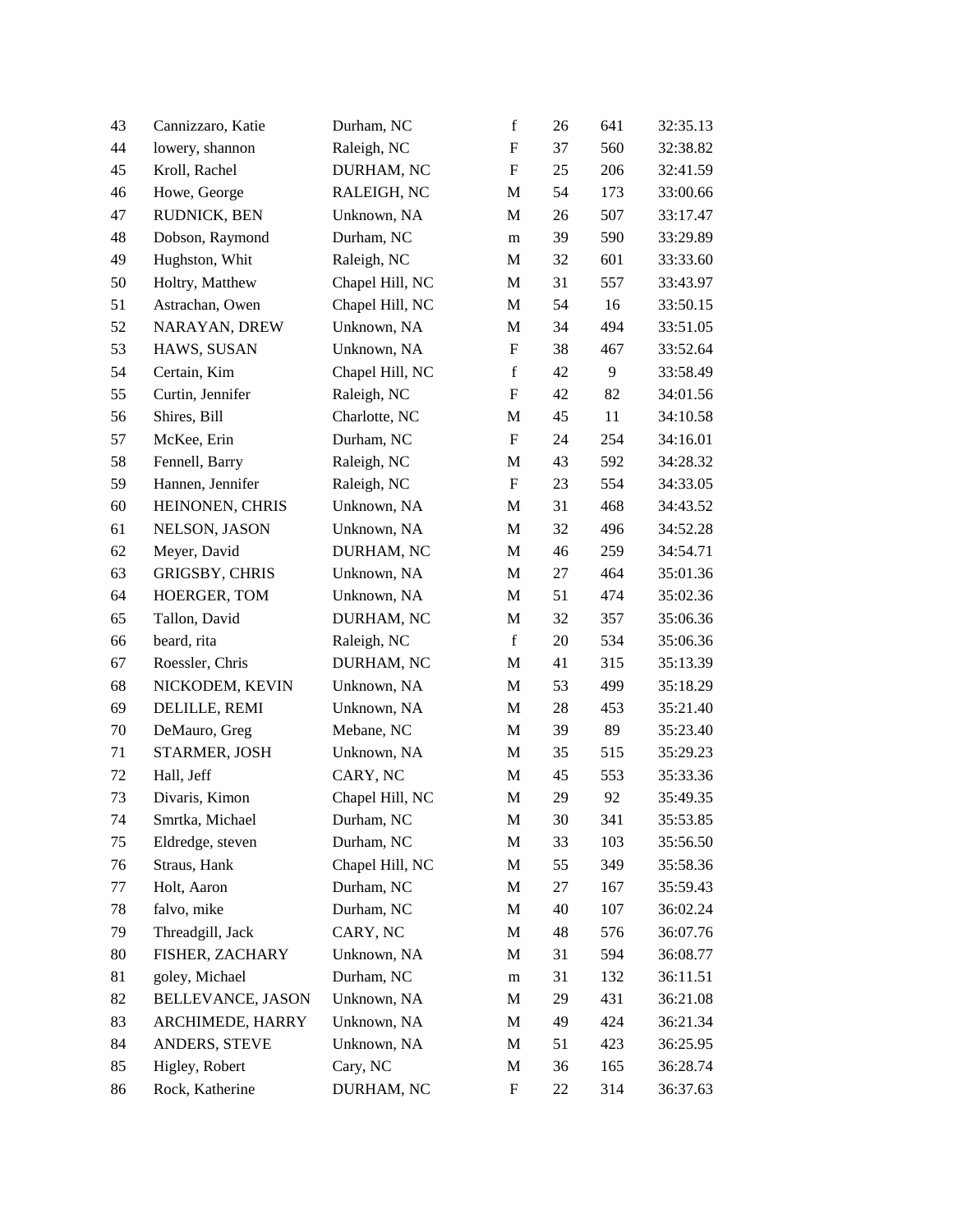| 87  | Condray, Blake                  | Durham, NC       | $\boldsymbol{\mathrm{F}}$ | 30 | 68  | 36:48.72 |
|-----|---------------------------------|------------------|---------------------------|----|-----|----------|
| 88  | McGehean, Michael               | WAKE FOREST, NC  | M                         | 49 | 251 | 36:51.72 |
| 89  | gracey, alison                  | Durham, NC       | $\boldsymbol{\mathrm{F}}$ | 48 | 139 | 36:52.67 |
| 90  | Fergurson, Aaron                | Durham, NC       | M                         | 29 | 111 | 36:52.72 |
| 91  | Van Ark, Jonathan               | Chapel Hill, NC  | $\mathbf M$               | 48 | 382 | 36:55.66 |
| 92  | Rudolph, Julia                  | Durham, NC       | $\boldsymbol{\mathrm{F}}$ | 25 | 318 | 36:59.57 |
| 93  | Blue, Christopher               | Chapel Hill, NC  | M                         | 42 | 37  | 37:00.99 |
| 94  | Wickson, Christina              | Morrisville, NC  | $\boldsymbol{\mathrm{F}}$ | 27 | 402 | 37:05.54 |
| 95  | McAdams, Margaret               | Durham, NC       | F                         | 45 | 245 | 37:16.60 |
| 96  | KELLY, MIKE                     | Unknown, NA      | M                         | 33 | 479 | 37:17.53 |
| 97  | Hornkohl, Dana                  | Durham, NC       | M                         | 41 | 170 | 37:19.40 |
| 98  | Pattison, greg                  | Durham, NC       | M                         | 32 | 294 | 37:20.50 |
| 99  | Haynes, Rusty                   | Durham, NC       | M                         | 36 | 600 | 37:22.30 |
| 100 | DUDLEY, COSBY                   | Unknown, NA      | M                         | 50 | 455 | 37:24.62 |
| 101 | Strunk, Sarah                   | Chapel Hill, NC  | $\boldsymbol{\mathrm{F}}$ | 44 | 350 | 37:27.28 |
| 102 | Linz, Sarah                     | Apex, NC         | $\mathbf F$               | 32 | 228 | 37:29.15 |
| 103 | Signor, Andrew                  | Urbana, IL       | m                         | 30 | 518 | 37:33.68 |
| 104 | Adler, Evan                     | Durham, NC       | M                         | 31 | 636 | 37:37.68 |
| 105 | Goodwin-Brown, Hannah           | Carrboro, NC     | $\mathbf F$               | 24 | 135 | 37:41.68 |
| 106 | Kopczynski, Casey               | Chapel Hill, NC  | M                         | 48 | 204 | 37:44.68 |
| 107 | CRENSHAW, TODD                  | Unknown, NA      | M                         | 45 | 449 | 37:50.68 |
| 108 | Riley, Daniel                   | Durham, NC       | M                         | 28 | 313 | 37:52.68 |
| 109 | Vargas, Stewart                 | Morrisville, NC  | M                         | 44 | 387 | 37:52.68 |
| 110 | Goodman, Karl                   | Durham, NC       | M                         | 27 | 134 | 38:01.82 |
| 111 | Thompson, Trevor                | Pittsboro, NC    | $\mathbf M$               | 34 | 367 | 38:02.75 |
| 112 | Grabowski, Charles              | Chapel Hill, NC  | M                         | 35 | 138 | 38:03.23 |
| 113 | Gordek, Harper                  | Durham, NC       | M                         | 32 | 136 | 38:05.64 |
| 114 | Garcia, Rebecca                 | DURHAM, NC       | $\boldsymbol{\mathrm{F}}$ | 23 | 120 | 38:09.73 |
| 115 | Lee, Jessica                    | Chapel Hill, NC  | $\boldsymbol{F}$          | 40 | 223 | 38:10.80 |
| 116 | Slentz, Dorothy                 | DURHAM, NC       | $\boldsymbol{\mathrm{F}}$ | 46 | 338 | 38:14.65 |
| 117 | allman, steven                  | Durham, NC       | $\mathbf M$               | 50 | 13  | 38:16.65 |
| 118 | Vann, Bill                      | Chapel Hill, NC  | M                         | 62 | 386 | 38:18.00 |
| 119 | Macklin, Jon                    | Chapel Hill, NC  | ${\rm m}$                 | 36 | 643 | 38:19.33 |
| 120 | FLICKINGER, CHAD                | Unknown, NA      | M                         | 30 | 595 | 38:21.08 |
| 121 | Springer, Deborah               | Durham, NC       | $\boldsymbol{F}$          | 36 | 618 | 38:21.19 |
| 122 | MEAD DEKKER, MICHEI Unknown, NA |                  | $\boldsymbol{F}$          | 42 | 489 | 38:21.33 |
| 123 | Morris, Samuel                  | Durham, NC       | M                         | 28 | 275 | 38:27.08 |
| 124 | Bassett, John                   | Chapel Hill, NC  | M                         | 25 | 23  | 38:27.92 |
| 125 | Bradley, Curtis                 | DURHAM, NC       | M                         | 45 | 44  | 38:31.92 |
| 126 | Cheetah, Teddy                  | Raleigh, NC      | M                         | 30 | 60  | 38:35.79 |
| 127 | Smith, kimberley                | DURHAM, NC       | F                         | 30 | 574 | 38:36.92 |
| 128 | bertrand, todd                  | Hillsborough, NC | m                         | 29 | 32  | 38:41.30 |
| 129 | dessauer, mark                  | DURHAM, NC       | m                         | 42 | 647 | 38:42.63 |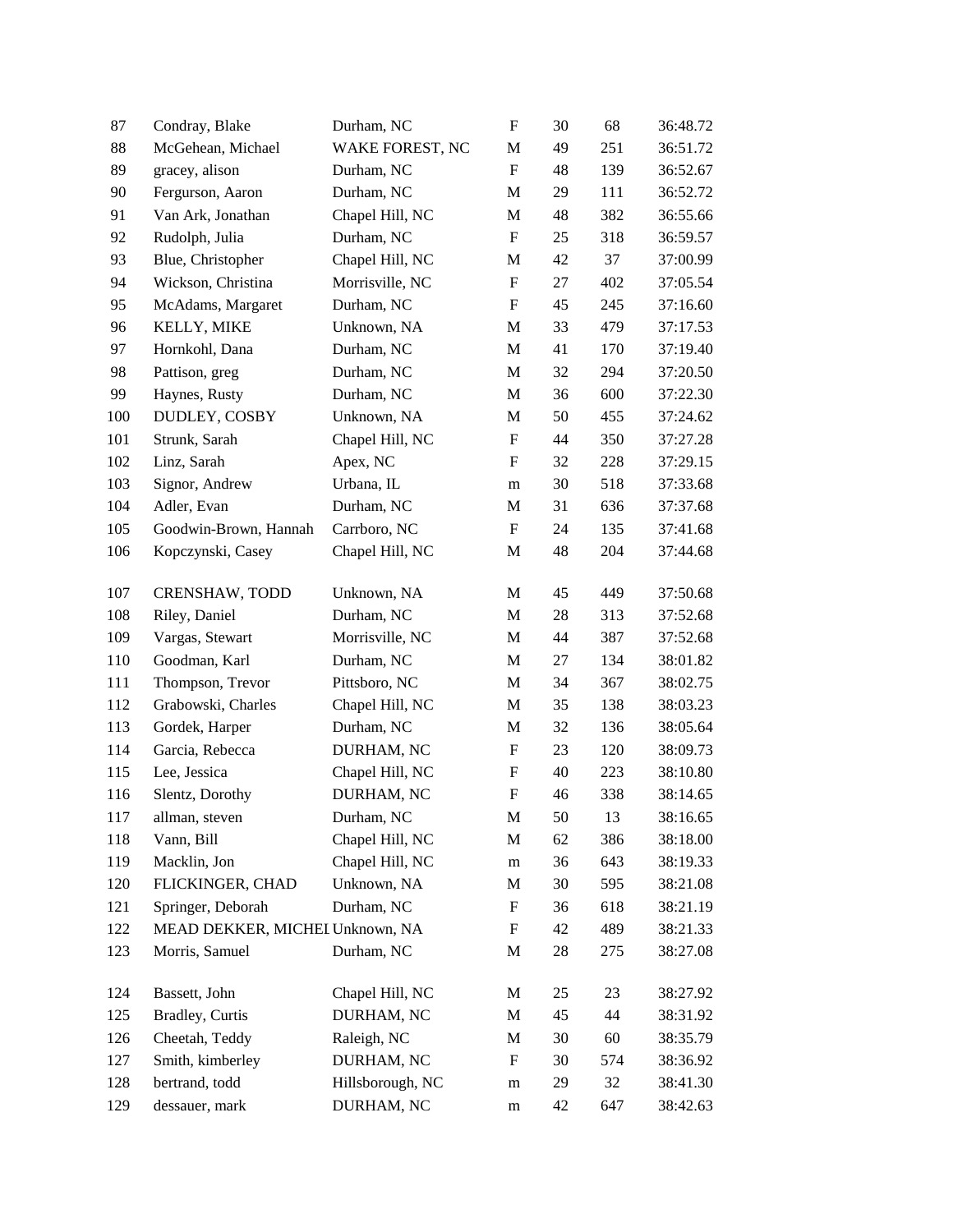| 130 | Hetherington, Seth      | Chapel Hill, NC | m                         | 57 | 658 | 38:46.89 |
|-----|-------------------------|-----------------|---------------------------|----|-----|----------|
| 131 | ENDERLE, HALEE          | Unknown, NA     | F                         | 11 | 458 | 38:50.54 |
| 132 | Dubay, Brian            | Cary, NC        | M                         | 33 | 96  | 38:52.07 |
| 133 | Craney, Richard         | Rougemont, NC   | M                         | 46 | 74  | 38:55.38 |
| 134 | Johnstone, Shannon      | CARY, NC        | $\boldsymbol{F}$          | 36 | 184 | 38:57.87 |
| 135 | LaBonte, Erica          | Raleigh, NC     | F                         | 23 | 209 | 39:02.48 |
| 136 | Raskevitz, Mike         | Cary, NC        | ${\rm m}$                 | 28 | 638 | 39:02.90 |
| 137 | bunn, boris             | midlothian, VA  | M                         | 39 | 52  | 39:05.79 |
| 138 | Saur, Jana              | Raleigh, NC     | $\mathbf F$               | 31 | 322 | 39:10.74 |
| 139 | FURLONG, EMMET          | Unknown, NA     | M                         | 40 | 460 | 39:12.41 |
| 140 | CLAY, GEORGE            | Unknown, NA     | M                         | 37 | 587 | 39:12.56 |
| 141 | Herman-Giddens, Gregory | Chapel Hill, NC | M                         | 48 | 160 | 39:13.56 |
| 142 | goley, april            | Durham, NC      | $\mathbf f$               | 32 | 131 | 39:15.06 |
| 143 | Turrick, Jeffrey        | Apex, NC        | M                         | 40 | 378 | 39:16.88 |
| 144 | Taylor, Ky              | Morrisville, NC | M                         | 31 | 360 | 39:19.88 |
| 145 | WILSON, CATHERINE       | Unknown, NA     | $\mathbf F$               | 26 | 526 | 39:21.76 |
| 146 | Sutherland, Diann       | CARY, NC        | F                         | 50 | 354 | 39:25.76 |
| 147 | <b>BRINSON, LEE</b>     | Unknown, NA     | M                         | 34 | 436 | 39:35.45 |
| 148 | Dunn, myong             | Durham, NC      | $\mathbf F$               | 53 | 97  | 39:36.65 |
| 149 | Carter, Tara            | Manassas, VA    | $\mathbf F$               | 29 | 586 | 39:40.53 |
| 150 | fiocco, michael         | Pittsboro, NC   | M                         | 47 | 593 | 39:41.50 |
| 151 | Lambropoulos, Yanni     | Durham, NC      | M                         | 44 | 212 | 39:41.62 |
| 152 | Kroviak, Larry          | Durham, NC      | M                         | 60 | 207 | 39:41.73 |
| 153 | Peters, Jeffrey         | CARY, NC        | M                         | 30 | 569 | 39:48.43 |
| 154 | Warren, Jennifer        | Durham, NC      | $\mathbf F$               | 26 | 396 | 39:48.43 |
| 155 | Lockyer, Josh           | CARY, NC        | M                         | 16 | 230 | 39:52.11 |
| 156 | Chesser, Susan          | Durham, NC      | F                         | 47 | 61  | 39:53.46 |
| 157 | Hensley, Timothy        | Durham, NC      | M                         | 33 | 159 | 39:55.33 |
| 158 | Kohrman, Richard        | Mebane, NC      | M                         | 62 | 203 | 39:57.38 |
| 159 | Waner, Emily            | Durham, NC      | $\boldsymbol{\mathrm{F}}$ | 25 | 391 | 39:57.59 |
| 160 | Hembrick, Marvin        | Durham, NC      | M                         | 41 | 154 | 39:58.71 |
| 161 | lundsford, piper        | DURHAM, NC      | $\mathbf f$               | 47 | 655 | 39:59.57 |
| 162 | Nicholson, Sara         | Chapel Hill, NC | $\boldsymbol{\mathrm{F}}$ | 34 | 282 | 40:00.56 |
| 163 | Gonzalez, Juan          | DURHAM, NC      | M                         | 29 | 133 | 40:06.17 |
| 164 | Ming, Stephen           | Durham, NC      | M                         | 26 | 564 | 40:07.60 |
| 165 | Rhoads, Donald          | Durham, NC      | M                         | 37 | 310 | 40:08.04 |
| 166 | Arey, Will              | Durham, NC      | ${\rm m}$                 | 27 | 644 | 40:08.95 |
| 167 | ENDERLE, DEVON          | Unknown, NA     | $\boldsymbol{F}$          | 16 | 457 | 40:14.76 |
| 168 | Milliken, Susan         | Durham, NC      | $\boldsymbol{\mathrm{F}}$ | 36 | 265 | 40:16.76 |
| 169 | Wurts, Laura            | Carrboro, NC    | $\boldsymbol{F}$          | 27 | 415 | 40:20.76 |
| 170 | Montague, Brian         | Pittsburgh, PA  | M                         | 38 | 268 | 40:21.35 |
| 171 | Stanley, Marshall       | Durham, NC      | M                         | 36 | 344 | 40:22.86 |
| 172 | miller, chris           | Durham, NC      | m                         | 27 | 657 | 40:29.61 |
| 173 | Wood, Christopher       | Durham, NC      | M                         | 43 | 410 | 40:31.21 |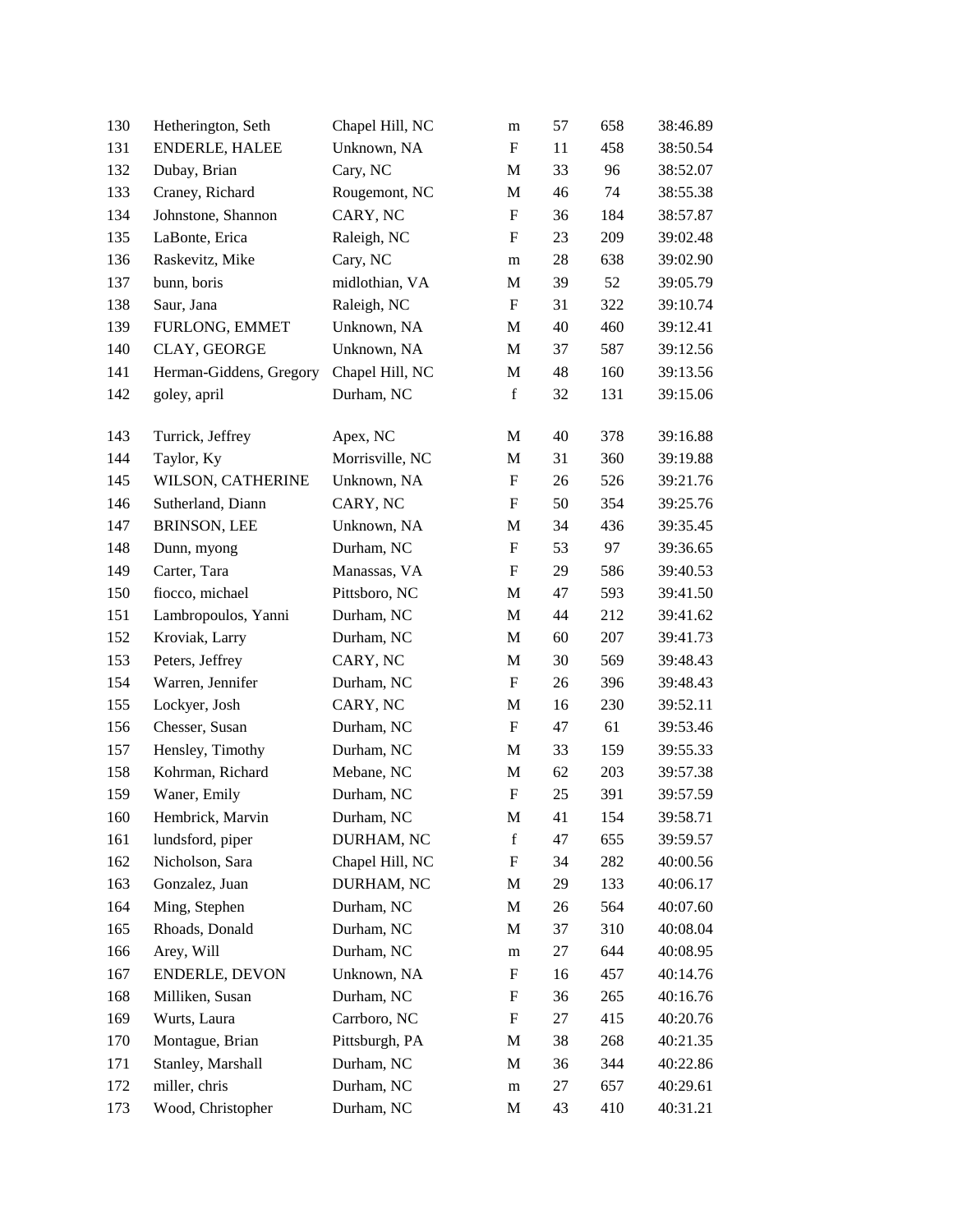| 174 | METZGER, LEIGH ANN   | Unknown, NA       | $\boldsymbol{\mathrm{F}}$ | 29 | 491 | 40:32.79 |
|-----|----------------------|-------------------|---------------------------|----|-----|----------|
| 175 | Threewitts, David    | Durham, NC        | M                         | 46 | 369 | 40:36.16 |
| 176 | Rawling II, Richard  | Durham, NC        | M                         | 52 | 306 | 40:45.91 |
| 177 | Foster, Stephen      | Durham, NC        | M                         | 28 | 116 | 40:47.91 |
| 178 | Youngman, Paul       | Chapel Hill, NC   | M                         | 45 | 420 | 40:51.15 |
| 179 | Luttrell, Jeff       | Apex, NC          | M                         | 42 | 236 | 40:54.59 |
| 180 | DeAdder, Chris       | Durham, NC        | m                         | 30 | 471 | 40:58.91 |
| 181 | Janeczko, David      | Raleigh, NC       | M                         | 41 | 178 | 41:03.54 |
| 182 | TUCKER, KRISTIN      | Unknown, NA       | F                         | 41 | 623 | 41:06.00 |
| 183 | Pabich, Wendy        | Durham, NC        | $\mathbf F$               | 39 | 291 | 41:08.00 |
| 184 | <b>BROWN, LLOYD</b>  | Unknown, NA       | M                         | 53 | 437 | 41:10.22 |
| 185 | Kahmke, Russel       | Durham, NC        | M                         | 25 | 191 | 41:11.50 |
| 186 | Kelly, Kyle          | Durham, NC        | $\boldsymbol{F}$          | 25 | 195 | 41:12.19 |
| 187 | MA, NU               | Unknown, NA       | F                         | 28 | 484 | 41:14.80 |
| 188 | Wilkinson, Kari      | Mebane, NC        | $\boldsymbol{\mathrm{F}}$ | 48 | 640 | 41:14.90 |
| 189 | Wood, Elizabeth      | Durham, NC        | $\boldsymbol{\mathrm{F}}$ | 32 | 411 | 41:19.76 |
| 190 | Pleil, Catherine     | Durham, NC        | F                         | 29 | 615 | 41:22.33 |
| 191 | Johnson, Kerry       | Winston-Salem, NC | M                         | 42 | 182 | 41:22.76 |
| 192 | Swanson, Erin        | Durham, NC        | $\boldsymbol{\mathrm{F}}$ | 31 | 355 | 41:23.83 |
| 193 | OH, RAYMOND          | Unknown, NA       | M                         | 33 | 501 | 41:26.13 |
| 194 | Pike, Tara           | Aberdeen, NC      | $\boldsymbol{\mathrm{F}}$ | 29 | 614 | 41:28.73 |
| 195 | Cooke, Sandra        | Durham, NC        | F                         | 31 | 71  | 41:29.73 |
| 196 | Smith, Curtis        | Raleigh, NC       | M                         | 26 | 339 | 41:31.73 |
| 197 | Lau, Holning         | Raleigh, NC       | M                         | 32 | 216 | 41:32.15 |
| 198 | Blaine, Mary         | Chapel Hill, NC   | $\boldsymbol{F}$          | 23 | 34  | 41:33.15 |
| 199 | Lomax, Aimee         | Raleigh, NC       | $\boldsymbol{\mathrm{F}}$ | 38 | 231 | 41:36.51 |
| 200 | Jordaan, Gerrit      | Raleigh, NC       | M                         | 40 | 189 | 41:37.18 |
| 201 | CROW, MATTHEW        | Unknown, NA       | M                         | 29 | 451 | 41:37.21 |
| 202 | Ruhl, Laura          | DURHAM, NC        | $\mathbf F$               | 26 | 319 | 41:39.60 |
| 203 | Owen, Jenni          | Durham, NC        | $\boldsymbol{\mathrm{F}}$ | 43 | 290 | 41:40.25 |
| 204 | LaRose, Melissa      | Durham, NC        | $\boldsymbol{\mathrm{F}}$ | 30 | 215 | 41:41.08 |
| 205 | Pinto, John          | Durham, NC        | M                         | 44 | 300 | 41:42.50 |
| 206 | Levin, Mel           | Raleigh, NC       | M                         | 62 | 226 | 41:47.09 |
| 207 | Chesser, William     | Durham, NC        | M                         | 47 | 62  | 41:56.67 |
| 208 | BOYD, ED             | Unknown, NA       | M                         | 67 | 435 | 41:59.64 |
| 209 | Daniel, Stephen      | Raleigh, NC       | M                         | 24 | 545 | 42:03.04 |
| 210 | Thompson, Rob        | Raleigh, NC       | M                         | 29 | 366 | 42:05.26 |
| 211 | Butt, Craig          | Durham, NC        | M                         | 34 | 53  | 42:06.76 |
| 212 | Hershberger, Neil    | Hillsborough, NC  | M                         | 29 | 650 | 42:17.64 |
| 213 | Christenbury, Joseph | DURHAM, NC        | M                         | 24 | 63  | 42:22.53 |
| 214 | Solic, Samantha      | Chapel Hill, NC   | $\mathbf f$               | 30 | 637 | 42:23.37 |
| 215 | Herrick, Damian      | Durham, NC        | M                         | 35 | 162 | 42:26.37 |
| 216 | Tallon, Joanna       | DURHAM, NC        | $\mathbf F$               | 30 | 358 | 42:29.10 |
| 217 | Valley, Robert       | Chapel Hill, NC   | M                         | 56 | 381 | 42:30.80 |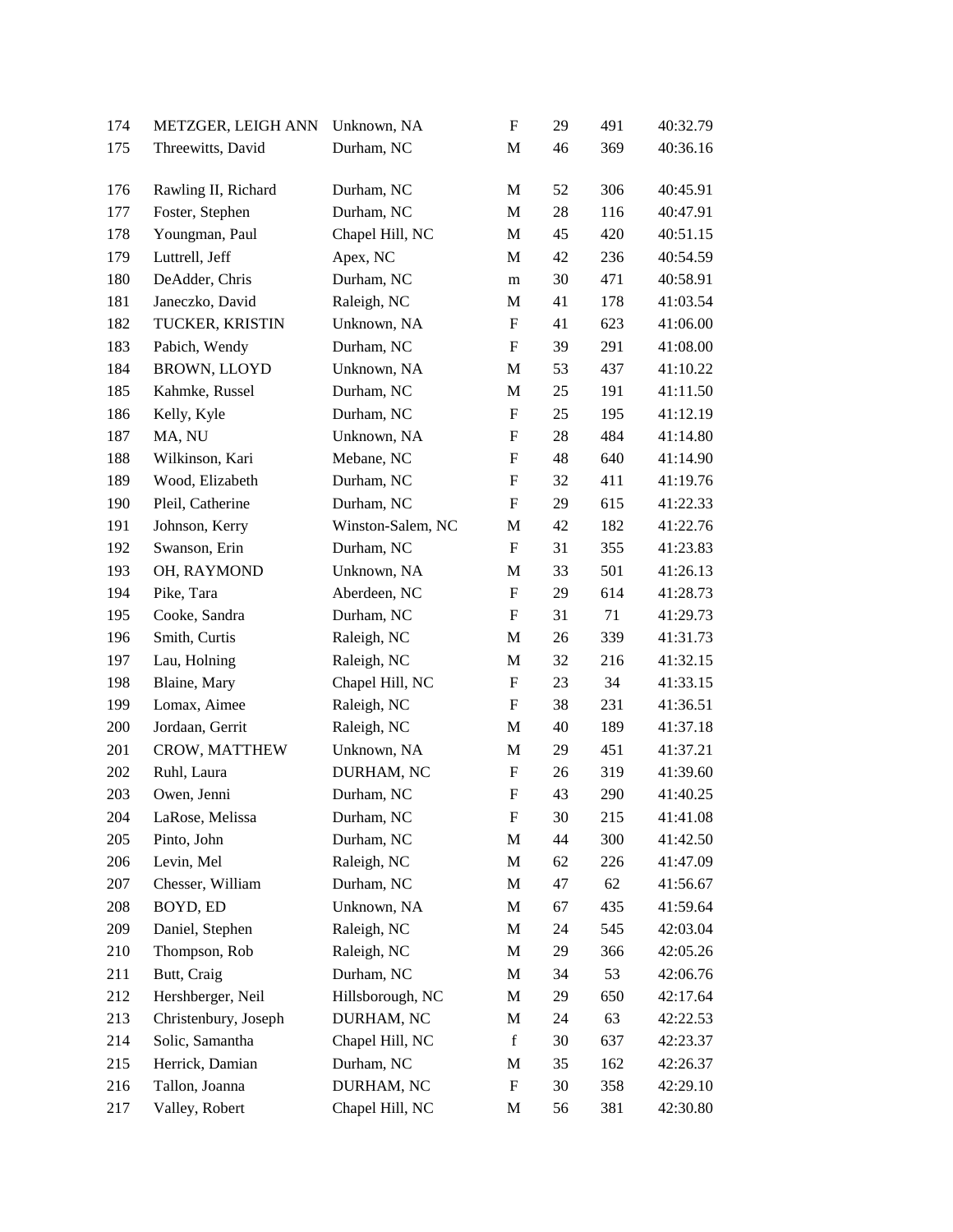| 218 | Wesley, Tracy                   | Chapel Hill, NC        | $\boldsymbol{\mathrm{F}}$ | 34 | 578 | 42:34.61 |
|-----|---------------------------------|------------------------|---------------------------|----|-----|----------|
| 219 | Greer, Roger                    | Durham, NC             | M                         | 46 | 140 | 42:34.96 |
| 220 | Van Houtven, Courtney           | Chapel Hill, NC        | $\boldsymbol{\mathrm{F}}$ | 42 | 384 | 42:38.78 |
| 221 | Plow, Gregory                   | Steubenville, OH       | m                         | 34 | 642 | 42:42.22 |
| 222 | <b>BERRIEN, KATE</b>            | Unknown, NA            | F                         | 40 | 432 | 42:44.11 |
| 223 | Leblanc, Luc                    | Durham, NC             | M                         | 50 | 220 | 42:44.14 |
| 224 | Hatten, Meredith                | Durham, NC             | F                         | 31 | 556 | 42:54.49 |
| 225 | Thompson, Matthew               | Durham, NC             | M                         | 36 | 365 | 42:55.49 |
| 226 | Millard, Krista                 | Pittsboro, NC          | $\boldsymbol{F}$          | 37 | 261 | 42:56.49 |
| 227 | waldschmidt, jennifer           | Eastover, NC           | $\mathbf f$               | 25 | 660 | 42:57.44 |
| 228 | Schubert, Dustin                | Durham, NC             | M                         | 30 | 324 | 42:58.12 |
| 229 | Jester, Guy                     | Bunnlevel, NC          | M                         | 47 | 180 | 42:58.35 |
| 230 | Mantha, Bhavani Ramya           | Durham, NC             | F                         | 25 | 605 | 43:01.99 |
| 231 | bender, caroline                | Durham, NC             | $\mathbf F$               | 33 | 28  | 43:03.17 |
| 232 | diebolt, whitney                | Durham, NC             | F                         | 31 | 90  | 43:03.38 |
| 233 | Thomas, Jody                    | Chapel Hill, NC        | M                         | 39 | 363 | 43:05.41 |
| 234 | Davis, Sonia                    | Chapel Hill, NC        | $\boldsymbol{\mathrm{F}}$ | 43 | 85  | 43:05.57 |
| 235 | FUENTES FLORES, ROMI Durham, NC |                        | M                         | 35 | 596 | 43:05.71 |
| 236 | Roberts, Craig                  | Durham, NC             | M                         | 30 | 571 | 43:07.27 |
| 237 | Garland, Robert                 | Clayton, NC            | M                         | 33 | 121 | 43:08.92 |
| 238 | beck, lisa                      | Durham, NC             | F                         | 48 | 582 | 43:10.92 |
| 239 | BUSALACCHI, STEPHAN Unknown, NA |                        | F                         | 25 | 439 | 43:14.92 |
| 240 | LARK, AMY                       | Unknown, NA            | $\boldsymbol{\mathrm{F}}$ | 35 | 482 | 43:16.87 |
| 241 | Sheedy, Christina               | Durham, NC             | F                         | 32 | 331 | 43:17.06 |
| 242 | Schuler, Todd                   | DURHAM, NC             | M                         | 35 | 572 | 43:17.08 |
| 243 | Schuler, Lindsey                | DURHAM, NC             | F                         | 32 | 325 | 43:20.06 |
| 244 | GIBBS, PHILIP                   | Goldsboro, NC          | M                         | 23 | 127 | 43:23.06 |
| 245 | EASTBURN, JOSHUA                | Raleigh, NC            | M                         | 32 | 100 | 43:24.72 |
| 246 | Dean, Brad                      | <b>WAKE FOREST, NC</b> | М                         | 39 | 86  | 43:26.09 |
| 247 | Harris, David                   | Apex, NC               | M                         | 43 | 555 | 43:28.69 |
| 248 | Baley, Amanda                   | Apex, NC               | F                         | 33 | 19  | 43:29.43 |
| 249 | Moore, Karla                    | Chapel Hill, NC        | $\mathbf F$               | 48 | 271 | 43:29.43 |
| 250 | Shelnutt, Gary                  | Durham, NC             | M                         | 48 | 332 | 43:29.83 |
| 251 | McClanahan, Jon                 | Durham, NC             | M                         | 31 | 610 | 43:32.78 |
| 252 | Hessling, Peter                 | Durham, NC             | M                         | 57 | 164 | 43:35.12 |
| 253 | YOUNG, TIM                      | Unknown, NA            | M                         | 33 | 529 | 43:37.62 |
| 254 | throop, margarita               | Durham, NC             | $\mathbf f$               | 57 | 648 | 43:39.43 |
| 255 | Mayotte, TJ                     | Elkridge, MD           | M                         | 29 | 563 | 43:43.52 |
| 256 | Cureton, Scott                  | Jacksonville, FL       | M                         | 27 | 79  | 43:45.77 |
| 257 | NEALIS, ALLYSON                 | Unknown, NA            | $\boldsymbol{\mathrm{F}}$ | 32 | 495 | 43:48.88 |
| 258 | Wakefield, Victor               | DURHAM, NC             | M                         | 24 | 390 | 43:49.78 |
| 259 | wood, stephen                   | laurinburg, NC         | M                         | 27 | 579 | 43:55.59 |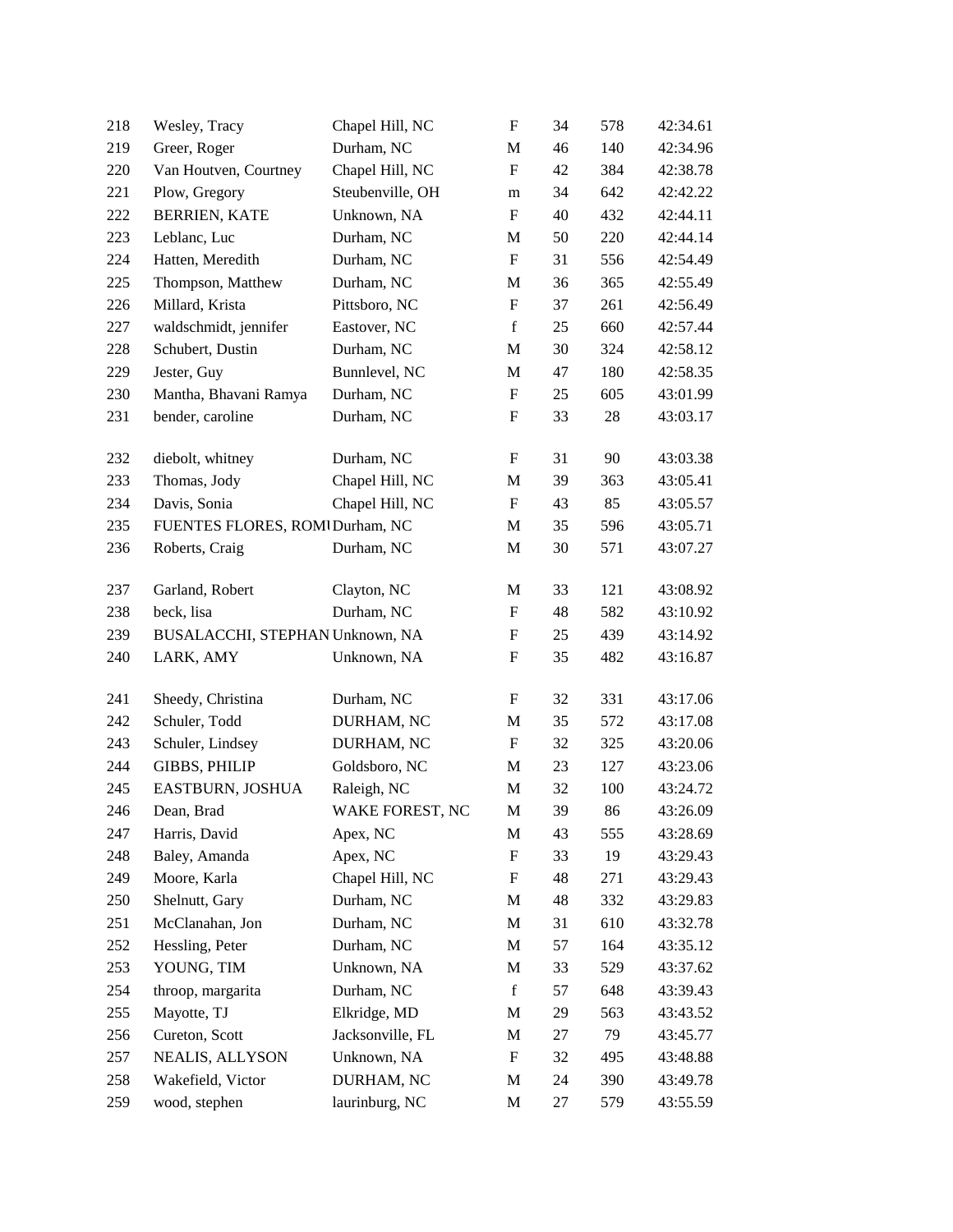| 260 | CRONIN, JULIE                   | Unknown, NA            | $\boldsymbol{\mathrm{F}}$ | 42 | 450 | 43:57.82 |
|-----|---------------------------------|------------------------|---------------------------|----|-----|----------|
| 261 | Sandlin, Michael                | RALEIGH, NC            | M                         | 30 | 321 | 44:04.35 |
| 262 | Paterson, Craig                 | DURHAM, NC             | M                         | 45 | 293 | 44:05.35 |
| 263 | Cullen, Susan                   | Durham, NC             | $\mathbf f$               | 55 | 440 | 44:08.98 |
| 264 | Le, Michael                     | Durham, NC             | M                         | 27 | 219 | 44:09.48 |
| 265 | bradfield, Kristen              | Hillsborough, NC       | ${\bf F}$                 | 44 | 43  | 44:16.94 |
| 266 | Brown, Dave                     | Durham, NC             | M                         | 44 | 653 | 44:18.01 |
| 267 | LeClair, Susan                  | Durham, NC             | $\boldsymbol{\mathrm{F}}$ | 44 | 222 | 44:20.03 |
| 268 | Turrick, Shawna                 | Apex, NC               | $\mathbf F$               | 35 | 379 | 44:20.05 |
| 269 | VandeKrol, Jonathan             | Durham, NC             | M                         | 32 | 577 | 44:25.73 |
| 270 | Benson, Michael                 | Durham, NC             | M                         | 32 | 536 | 44:26.74 |
| 271 | Merron, Jeffrey                 | Chapel Hill, NC        | M                         | 48 | 258 | 44:37.58 |
| 272 | Buell, Dave                     | CARY, NC               | M                         | 50 | 51  | 44:37.61 |
| 273 | mcdonald, connor                | Chapel Hill, NC        | M                         | 12 | 246 | 44:38.52 |
| 274 | PEREZ, FELIX                    | Unknown, NA            | M                         | 38 | 503 | 44:45.37 |
| 275 | barbour, brian                  | Apex, NC               | M                         | 43 | 533 | 44:48.44 |
| 276 | Starling, Adam                  | Raleigh, NC            | M                         | 33 | 345 | 44:49.18 |
| 277 | Fauceglia, Sher                 | WAKE FOREST, NC        | $\boldsymbol{F}$          | 45 | 110 | 44:53.18 |
| 278 | johnson, jacob                  | Greensboro, NC         | m                         | 24 | 651 | 44:55.18 |
| 279 | Bostock, Jon                    | louisville, ky         | m                         | 33 | 498 | 45:06.18 |
| 280 | Segel, Katherine                | Durham, NC             | F                         | 27 | 327 | 45:08.18 |
| 281 | Bartush, Matthew                | Durham, NC             | M                         | 37 | 22  | 45:13.18 |
| 282 | Johnson, Tony                   | Creedmoor, NC          | m                         | 40 | 531 | 45:14.31 |
| 283 | Unger, Fabiula                  | Durham, NC             | $\mathbf F$               | 33 | 380 | 45:16.91 |
| 284 | DUDLEY, KENAN                   | Unknown, NA            | M                         | 15 | 456 | 45:24.55 |
| 285 | Shapiro, Mark                   | Durham, NC             | M                         | 36 | 330 | 45:24.66 |
| 286 | dockery, ceana dia              | Durham, NC             | $\mathbf f$               | 33 | 649 | 45:27.77 |
| 287 | Masten, Michael                 | DURHAM, NC             | M                         | 26 | 242 | 45:29.42 |
| 288 | Capps, Steve                    | Wrightsville Beach, NC | M                         | 49 | 56  | 45:29.55 |
| 289 | Gillian, Jason                  | Durham, NC             | M                         | 34 | 550 | 45:32.18 |
| 290 | Trueheart, Nicole               | Raleigh, NC            | F                         | 37 | 373 | 45:32.55 |
| 291 | Schmal, Susanne                 | Durham, NC             | F                         | 37 | 323 | 45:38.51 |
| 292 | Peveler, Frank                  | Durham, NC             | M                         | 35 | 298 | 45:39.58 |
| 293 | Almario, Jojo                   | Durham, NC             | M                         | 39 | 14  | 45:39.80 |
| 294 | Lubin, Matthew                  | Chapel Hill, NC        | M                         | 33 | 235 | 45:40.49 |
| 295 | Abdelkhalek, Ismail             | Durham, NC             | M                         | 34 | 580 | 45:41.37 |
| 296 | MITTENDORF, REBECCA Unknown, NA |                        | $\boldsymbol{F}$          | 35 | 492 | 45:46.37 |
| 297 | Milks, christina                | Chapel Hill, NC        | $\mathbf F$               | 34 | 260 | 45:51.37 |
| 298 | Murrah, Valerie                 | Chapel Hill, NC        | F                         | 59 | 646 | 45:54.37 |
| 299 | McDonald, Jean                  | Chapel Hill, NC        | $\mathbf F$               | 48 | 247 | 45:55.37 |
| 300 | DEKKER, TOM                     | Unknown, NA            | M                         | 48 | 452 | 45:56.09 |
| 301 | O'Keefe, Dana                   | Durham, NC             | $\mathbf F$               | 35 | 285 | 45:58.25 |
| 302 | Herndon, Sarah                  | Charlotte, NC          | F                         | 37 | 161 | 45:58.40 |
|     |                                 |                        |                           |    |     |          |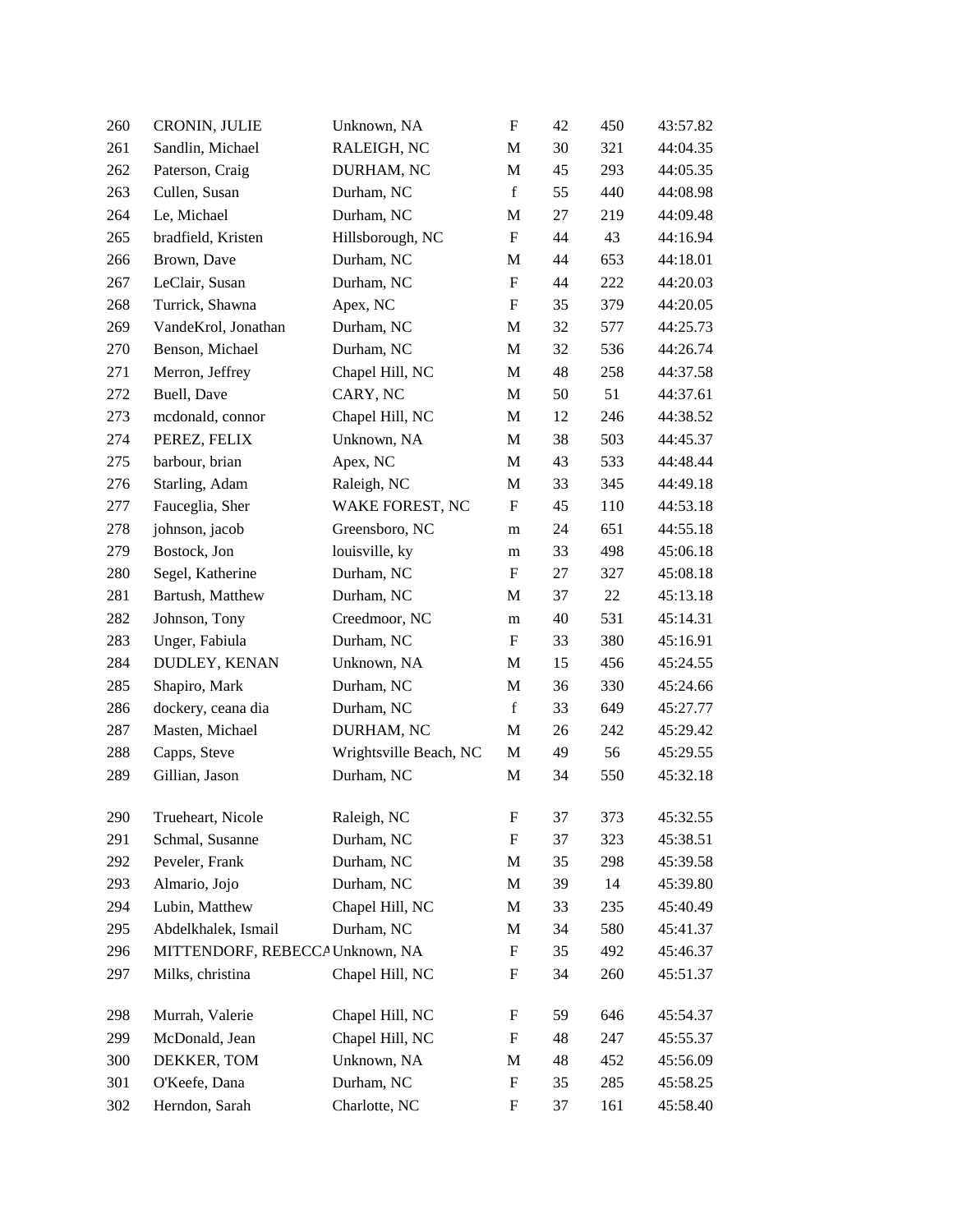| 303 | Crowder, Chris         | Creedmoor, NC   | M                         | 43 | 76  | 46:00.59 |
|-----|------------------------|-----------------|---------------------------|----|-----|----------|
| 304 | Chapman, Eric          | DURHAM, NC      | M                         | 38 | 541 | 46:04.89 |
| 305 | ADAMS, MICHAEL         | Unknown, NA     | M                         | 25 | 422 | 46:04.89 |
| 306 | hella, tim             | Lothian, MD     | m                         | 47 | 654 | 46:06.28 |
| 307 | FISHER, TRAVIS         | Unknown, NA     | M                         | 33 | 459 | 46:07.45 |
| 308 | Lett, Erin             | Durham, NC      | ${\bf F}$                 | 28 | 559 | 46:09.15 |
| 309 | Baird, James           | Durham, NC      | M                         | 56 | 18  | 46:15.26 |
| 310 | May, John              | Durham, NC      | M                         | 23 | 244 | 46:19.14 |
| 311 | <b>BAKER, CALEB</b>    | Unknown, NA     | M                         | 34 | 428 | 46:21.81 |
| 312 | <b>BAKER, COURTNEY</b> | Unknown, NA     | $\boldsymbol{F}$          | 28 | 429 | 46:22.97 |
| 313 | Weyandt, Jamie         | DURHAM, NC      | $\boldsymbol{\mathrm{F}}$ | 32 | 400 | 46:23.97 |
| 314 | POWELL, JEFF           | Unknown, NA     | M                         | 32 | 505 | 46:24.97 |
| 315 | DUPEE, SUZANNA         | Unknown, NA     | $\boldsymbol{\mathrm{F}}$ | 22 | 591 | 46:33.98 |
| 316 | Cook, Philip           | Chapel Hill, NC | M                         | 63 | 70  | 46:40.92 |
| 317 | Mineer, Joyce          | Bear Creek, NC  | F                         | 44 | 266 | 46:42.67 |
| 318 | Klein, Manda           | Durham, NC      | F                         | 28 | 197 | 46:45.93 |
| 319 | Lai, Bien              | Chapel Hill, NC | F                         | 28 | 211 | 46:56.93 |
| 320 | McGehee, Rose          | Goldsboro, NC   | $\boldsymbol{\mathrm{F}}$ | 24 | 252 | 47:05.74 |
| 321 | Nelson, Karen          | DURHAM, NC      | F                         | 26 | 281 | 47:07.14 |
| 322 | may, whitney           | Durham, NC      | $\mathbf f$               | 30 | 656 | 47:10.20 |
| 323 | Miller, Amanda         | Chapel Hill, NC | F                         | 32 | 262 | 47:12.21 |
| 324 | Miller, Kevin          | Chapel Hill, NC | M                         | 35 | 263 | 47:12.21 |
| 325 | Cureton, Adam          | Durham, NC      | M                         | 29 | 78  | 47:13.76 |
| 326 | Cureton, Steve         | Kingsport, TN   | M                         | 29 | 80  | 47:14.60 |
| 327 | bowman, kevin          | greensboro, NC  | M                         | 32 | 537 | 47:20.32 |
| 328 | Wakefield, Stephen     | Durham, NC      | M                         | 37 | 389 | 47:21.63 |
| 329 | Fulton, Carla          | DURHAM, NC      | F                         | 35 | 119 | 47:23.04 |
| 330 | Janeczko, Julie        | Raleigh, NC     | $\boldsymbol{\mathrm{F}}$ | 33 | 179 | 47:24.84 |
| 331 | Allan, Suzanne         | Washington, DC  | $\boldsymbol{\mathrm{F}}$ | 50 | 12  | 47:25.89 |
| 332 | MCCARTY, RYAN          | Unknown, NA     | M                         | 36 | 488 | 47:29.53 |
| 333 | Barak, Meytal          | Durham, NC      | F                         | 31 | 532 | 47:29.82 |
| 334 | Young, Ginger          | Chapel Hill, NC | F                         | 48 | 418 | 47:32.39 |
| 335 | Parrott, Lisa          | Durham, NC      | $\mathbf f$               | 47 | 659 | 47:34.32 |
| 336 | Benkovitz, Jennifer    | Raleigh, NC     | F                         | 36 | 29  | 47:37.04 |
| 337 | Martin, Steven         | Eastover, NC    | M                         | 24 | 562 | 47:39.30 |
| 338 | Harbinson, Erik        | Durham, NC      | M                         | 27 | 146 | 47:41.24 |
| 339 | Henchenski, Monica     | Raleigh, NC     | F                         | 26 | 155 | 47:42.05 |
| 340 | Rath-Xarlacos, Martha  | Chapel Hill, NC | m                         | 39 | 645 | 47:43.16 |
| 341 | Kopczynski, Jenny      | Chapel Hill, NC | F                         | 49 | 205 | 47:43.46 |
| 342 | Ross, Alexandria       | Durham, NC      | F                         | 33 | 317 | 47:45.31 |
| 343 | Van Houtven, Dominic   | Chapel Hill, NC | M                         | 13 | 385 | 47:45.51 |
| 344 | Rice, David            | Durham, NC      | M                         | 51 | 311 | 47:47.12 |
| 345 | Woodlief, Dan          | Durham, NC      | M                         | 47 | 412 | 47:48.61 |
| 346 | Moses, Kitty           | Durham, NC      | F                         | 54 | 276 | 47:50.0  |
|     |                        |                 |                           |    |     |          |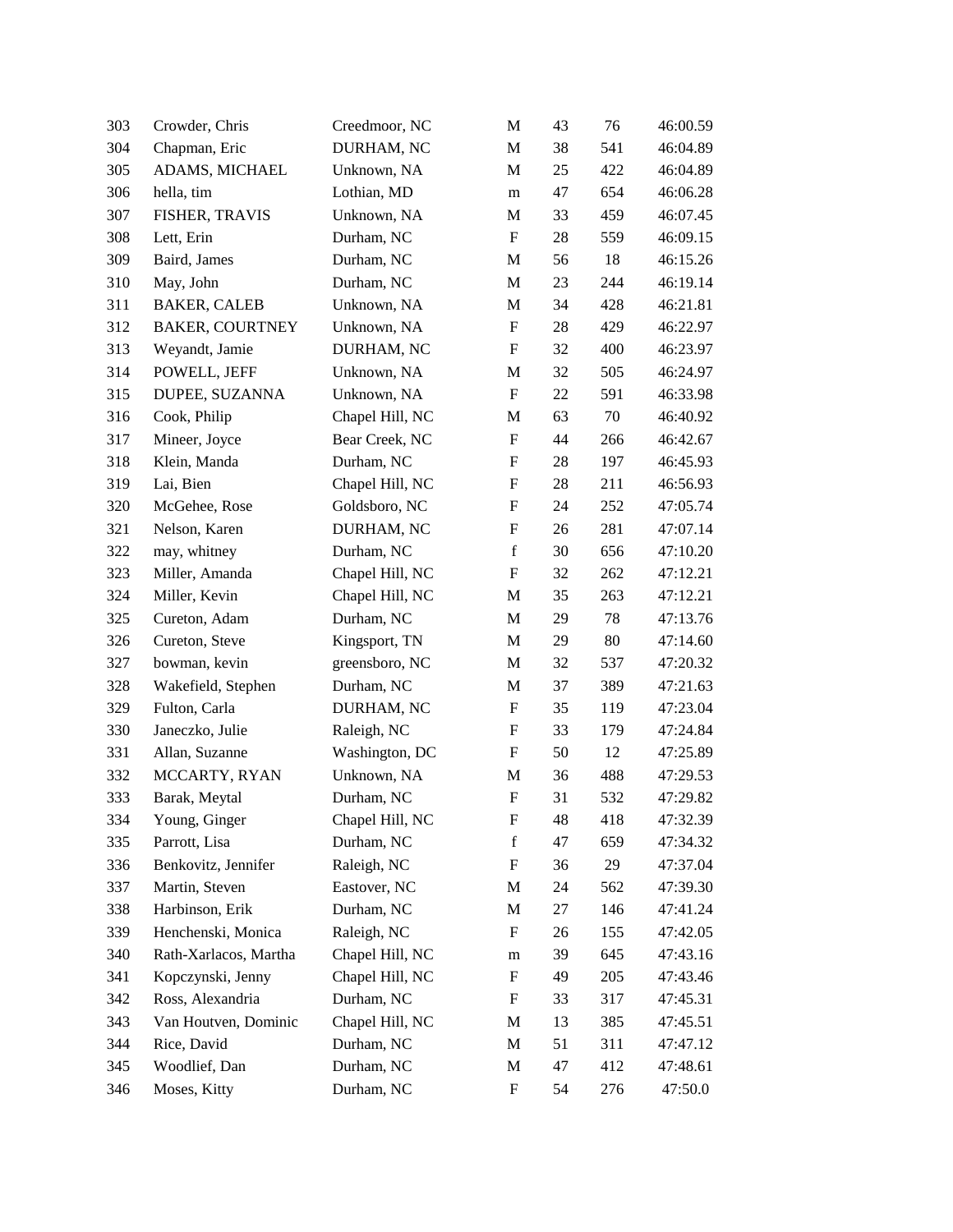| 347 | Hutchins, Alison     | Durham, NC         | $\boldsymbol{\mathrm{F}}$ | 26 | 175 | 47:51.71 |
|-----|----------------------|--------------------|---------------------------|----|-----|----------|
| 348 | Tucker, Marcy        | DURHAM, NC         | F                         | 47 | 375 | 47:52.49 |
| 349 | goss, paige          | Durham, NC         | $\mathbf f$               | 30 | 137 | 47:55.05 |
| 350 | Munsat, Steve        | Chapel Hill, NC    | M                         | 45 | 278 | 47:55.48 |
| 351 | Threewitts, Jay      | Raleigh, NC        | M                         | 40 | 370 | 47:58.18 |
| 352 | Perry, Kayla         | Raleigh, NC        | ${\bf F}$                 | 42 | 296 | 48:01.87 |
| 353 | MANGARELLI, CAREN    | Unknown, NA        | $\boldsymbol{\mathrm{F}}$ | 39 | 487 | 48:03.23 |
| 354 | Morgan, Karie        | Pittsboro, NC      | ${\bf F}$                 | 34 | 274 | 48:04.89 |
| 355 | Wolff, Sam           | Durham, NC         | M                         | 35 | 409 | 48:06.89 |
| 356 | Partee, Jonathan     | Thomasville, NC    | M                         | 38 | 567 | 48:11.89 |
| 357 | HUECKEL, REMI        | Unknown, NA        | F                         | 40 | 476 | 48:12.0  |
| 358 | woolbright, kelly    | DURHAM, NC         | F                         | 41 | 414 | 48:14.89 |
| 359 | Matheson, Scott      | Durham, NC         | M                         | 32 | 243 | 48:18.89 |
| 360 | Hoover, Bill         | Durham, NC         | M                         | 32 | 169 | 48:19.39 |
| 361 | Williams, Frances    | Raleigh, NC        | F                         | 27 | 406 | 48:24.72 |
| 362 | Ennslin, Paul        | Durham, NC         | m                         | 50 | 635 | 48:25.83 |
| 363 | LOVE, RYAN           | Unknown, NA        | F                         | 28 | 483 | 48:26.72 |
| 364 | Jones, Jennifer      | Durham, NC         | F                         | 33 | 187 | 48:35.57 |
| 365 | HASAN, MUHAMMAD      | Unknown, NA        | M                         | 38 | 466 | 48:38.57 |
| 366 | Malloy, Erin         | Chapel Hill, NC    | ${\bf F}$                 | 44 | 240 | 48:39.57 |
| 367 | <b>BUHRKE, ROBIN</b> | Unknown, NA        | F                         | 54 | 438 | 48:48.57 |
| 368 | COOPER, JILL         | Unknown, NA        | F                         | 30 | 445 | 48:50.24 |
| 369 | Succop, Stacey       | Chapel Hill, NC    | $\boldsymbol{\mathrm{F}}$ | 31 | 619 | 48:56.58 |
| 370 | Parham, Tracy        | Chapel Hill, NC    | F                         | 49 | 292 | 48:59.58 |
| 371 | Leech, Connor        | Chapel Hill, NC    | M                         | 13 | 224 | 49:02.96 |
| 372 | WIEHE, KEVIN         | Unknown, NA        | M                         | 30 | 524 | 49:05.99 |
| 373 | Powell, Angela       | Rougemont, NC      | F                         | 53 | 302 | 49:07.79 |
| 374 | Evans, Jonathan      | Durham, NC         | M                         | 34 | 106 | 49:07.96 |
| 375 | Thomas, Reuben       | Carrboro, NC       | M                         | 32 | 364 | 49:33.95 |
| 376 | Close, Erika         | Raleigh, NC        | $\mathbf F$               | 36 | 66  | 49:36.52 |
| 377 | Harrison, Brandi     | Virginia Beach, VA | F                         | 27 | 148 | 49:38.69 |
| 378 | <b>JHAVERI, RAVI</b> | Unknown, NA        | $\mathbf M$               | 39 | 478 | 49:40.46 |
| 379 | Sitton, Rebecca      | Smithfield, NC     | F                         | 37 | 335 | 49:40.81 |
| 380 | North, Brook         | Durham, NC         | M                         | 35 | 283 | 49:40.86 |
| 381 | Kincaid, Judy        | DURHAM, NC         | ${\bf F}$                 | 61 | 558 | 49:42.33 |
| 382 | Caballero, Enrique   | Diamondhead, MS    | M                         | 36 | 54  | 49:42.61 |
| 383 | Rackley, Sarah       | Durham, NC         | F                         | 31 | 305 | 49:45.34 |
| 384 | Curran, Elizabeth    | Durham, NC         | $\boldsymbol{\mathrm{F}}$ | 36 | 81  | 49:46.03 |
| 385 | Sundheim, Mike       | Durham, NC         | M                         | 32 | 353 | 49:48.45 |
| 386 | Engle, Michelle      | Chapel Hill, NC    | F                         | 37 | 105 | 50:03.92 |
| 387 | Farkouh, Melissa     | Chapel Hill, NC    | F                         | 33 | 108 | 50:03.95 |
| 388 | Maher, Catherine     | WAKE FOREST, NC    | F                         | 35 | 239 | 50:04.21 |
| 389 | Gunto, Vicki         | DURHAM, NC         | F                         | 37 | 141 | 50:04.57 |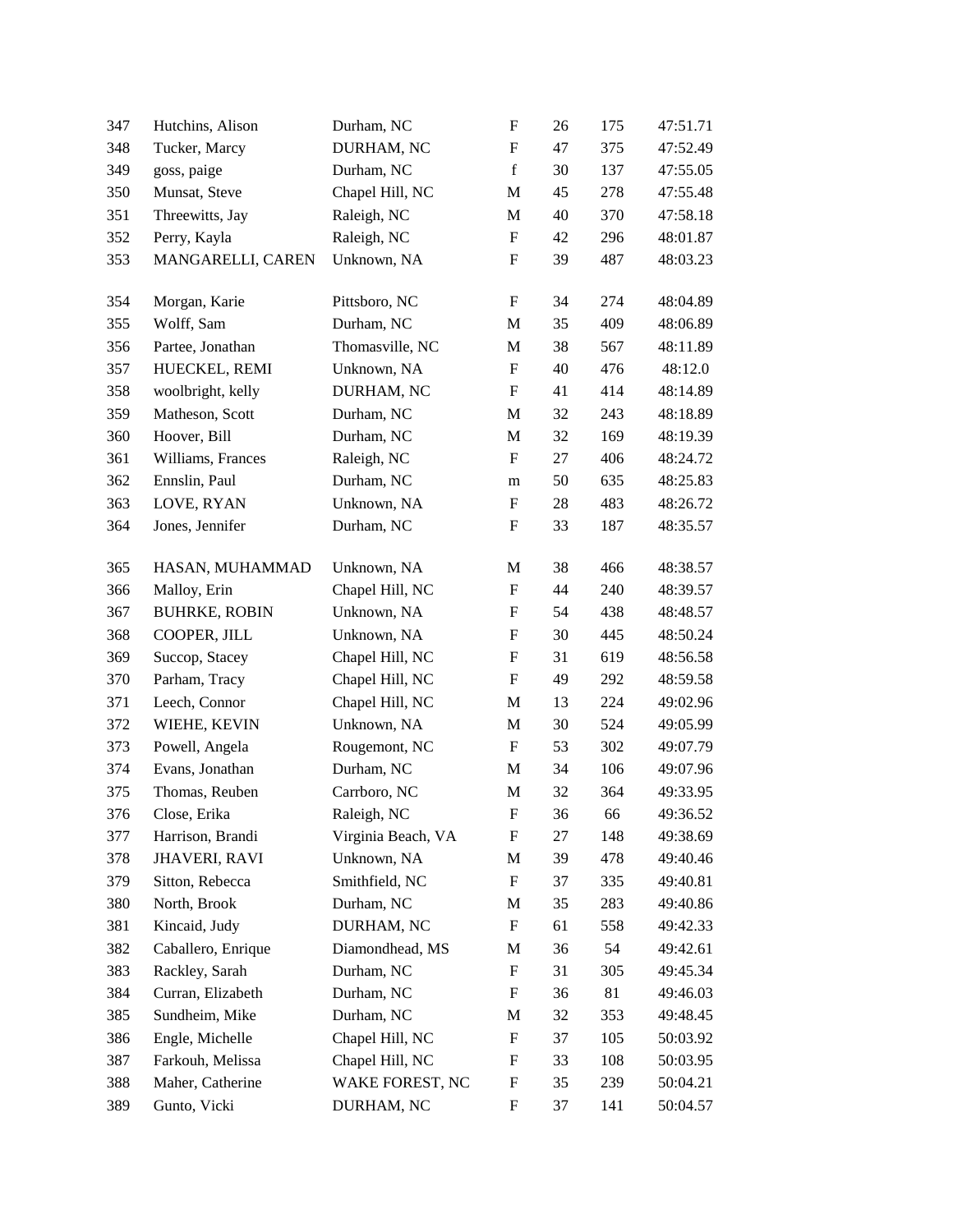| 390 | Leech, Jennifer     | Chapel Hill, NC   | $\boldsymbol{\mathrm{F}}$ | 43 | 225 | 50:08.90 |
|-----|---------------------|-------------------|---------------------------|----|-----|----------|
| 391 | Wiggins, Jennifer   | Chapel Hill, NC   | F                         | 35 | 405 | 50:16.31 |
| 392 | MATOS, MICHAEL      | Unknown, NA       | $\mathbf M$               | 32 | 606 | 50:24.06 |
| 393 | Collins, Julia      | RALEIGH, NC       | $\boldsymbol{\mathrm{F}}$ | 30 | 67  | 50:29.38 |
| 394 | Lautz, Jaclyn       | Jay, ME           | $\boldsymbol{F}$          | 22 | 217 | 50:30.44 |
| 395 | Steinbauer, Molly   | Durham, NC        | $\boldsymbol{\mathrm{F}}$ | 34 | 346 | 50:32.00 |
| 396 | Aylin, Anne         | Durham, NC        | $\boldsymbol{F}$          | 41 | 17  | 50:33.43 |
| 397 | SMITH, KRISTEN      | Unknown, NA       | $\boldsymbol{\mathrm{F}}$ | 31 | 514 | 50:35.09 |
| 398 | Pike, Kristen       | Durham, NC        | $\boldsymbol{\mathrm{F}}$ | 26 | 299 | 50:35.81 |
| 399 | Brown, Ann          | Durham, NC        | $\boldsymbol{\mathrm{F}}$ | 49 | 539 | 50:36.03 |
| 400 | Haas, Kathryn       | DURHAM, NC        | $\boldsymbol{\mathrm{F}}$ | 28 | 552 | 50:41.92 |
| 401 | Parise, Jim         | Chapel Hill, NC   | M                         | 31 | 566 | 50:42.52 |
| 402 | Sneider, Stacey     | Morrisville, NC   | $\boldsymbol{\mathrm{F}}$ | 28 | 342 | 50:45.60 |
| 403 | Degnan, Kimberly    | CARY, NC          | $\boldsymbol{\mathrm{F}}$ | 25 | 88  | 50:45.98 |
| 404 | Stoneman, Chris     | Chapel Hill, NC   | M                         | 47 | 348 | 50:46.20 |
| 405 | Baden, Craig        | Nebo, NC          | M                         | 28 | 581 | 50:47.74 |
| 406 | NEWITT, KRISTY      | Unknown, NA       | $\boldsymbol{F}$          | 26 | 497 | 50:48.79 |
| 407 | Suner, Diane        | Durham, NC        | $\boldsymbol{F}$          | 43 | 620 | 50:51.59 |
| 408 | WIEHE, MEG          | Unknown, NA       | $\boldsymbol{F}$          | 32 | 525 | 50:57.31 |
| 409 | Hendriks, Audrey    | WAKE FOREST, NC   | $\boldsymbol{F}$          | 31 | 157 | 50:59.77 |
| 410 | Rhea, Sarah         | Durham, NC        | $\boldsymbol{\mathrm{F}}$ | 32 | 309 | 51:01.14 |
| 411 | Turner, Lisa        | Chapel Hill, NC   | $\boldsymbol{F}$          | 43 | 377 | 51:08.80 |
| 412 | Boyd, Jody          | Durham, NC        | $\boldsymbol{\mathrm{F}}$ | 35 | 42  | 51:10.80 |
| 413 | Blotzer, Linda      | Diamondhead, MS   | $\boldsymbol{\mathrm{F}}$ | 65 | 36  | 51:12.50 |
| 414 | Riley, Brian        | Holly Springs, NC | M                         | 33 | 570 | 51:13.68 |
| 415 | Blotzer, Allison    | Diamondhead, MS   | $\boldsymbol{\mathrm{F}}$ | 27 | 35  | 51:16.12 |
| 416 | Vess, Tomalei       | Durham, NC        | $\boldsymbol{F}$          | 36 | 624 | 51:16.57 |
| 417 | Mack, Laura         | Durham, NC        | $\boldsymbol{F}$          | 33 | 237 | 51:24.61 |
| 418 | Buck, Amanda        | Durham, NC        | $\boldsymbol{F}$          | 26 | 50  | 51:28.58 |
| 419 | Youngman, Alex      | Chapel Hill, NC   | M                         | 14 | 419 | 51:33.28 |
| 420 | Wakefield, Anne     | Durham, NC        | $\boldsymbol{\mathrm{F}}$ | 36 | 388 | 51:38.84 |
| 421 | Mumford, Courtney   | Durham, NC        | F                         | 39 | 277 | 51:38.86 |
| 422 | Selah, Amanda       | Durham, NC        | $\mathbf F$               | 28 | 328 | 51:43.25 |
| 423 | Lockyer, John       | CARY, NC          | M                         | 39 | 229 | 51:43.95 |
| 424 | Warner, Nathaniel   | Durham, NC        | M                         | 32 | 395 | 51:49.17 |
| 425 | Warner, Casey       | Durham, NC        | $\boldsymbol{\mathrm{F}}$ | 29 | 394 | 51:49.28 |
| 426 | HEITZMAN, BRENNA    | Unknown, NA       | $\boldsymbol{F}$          | 29 | 469 | 51:57.88 |
| 427 | WHITMAN, MARK       | Unknown, NA       | $\mathbf M$               | 32 | 523 | 51:58.03 |
| 428 | Rice, Tammy         | Mebane, NC        | $\boldsymbol{F}$          | 44 | 312 | 51:59.69 |
| 429 | Tucker, Vance       | DURHAM, NC        | M                         | 48 | 376 | 52:01.80 |
| 430 | Kleinhammes, Alfred | Chapel Hill, NC   | M                         | 59 | 198 | 52:02.10 |
| 431 | Babb, Jacob         | Rocky Mount, NC   | m                         | 12 | 633 | 52:02.82 |
| 432 | Babb, Mitch         | Durham, NC        | m                         | 39 | 634 | 52:03.06 |
| 433 | Gardiner, Jon       | DURHAM, NC        | M                         | 35 | 597 | 52:05.69 |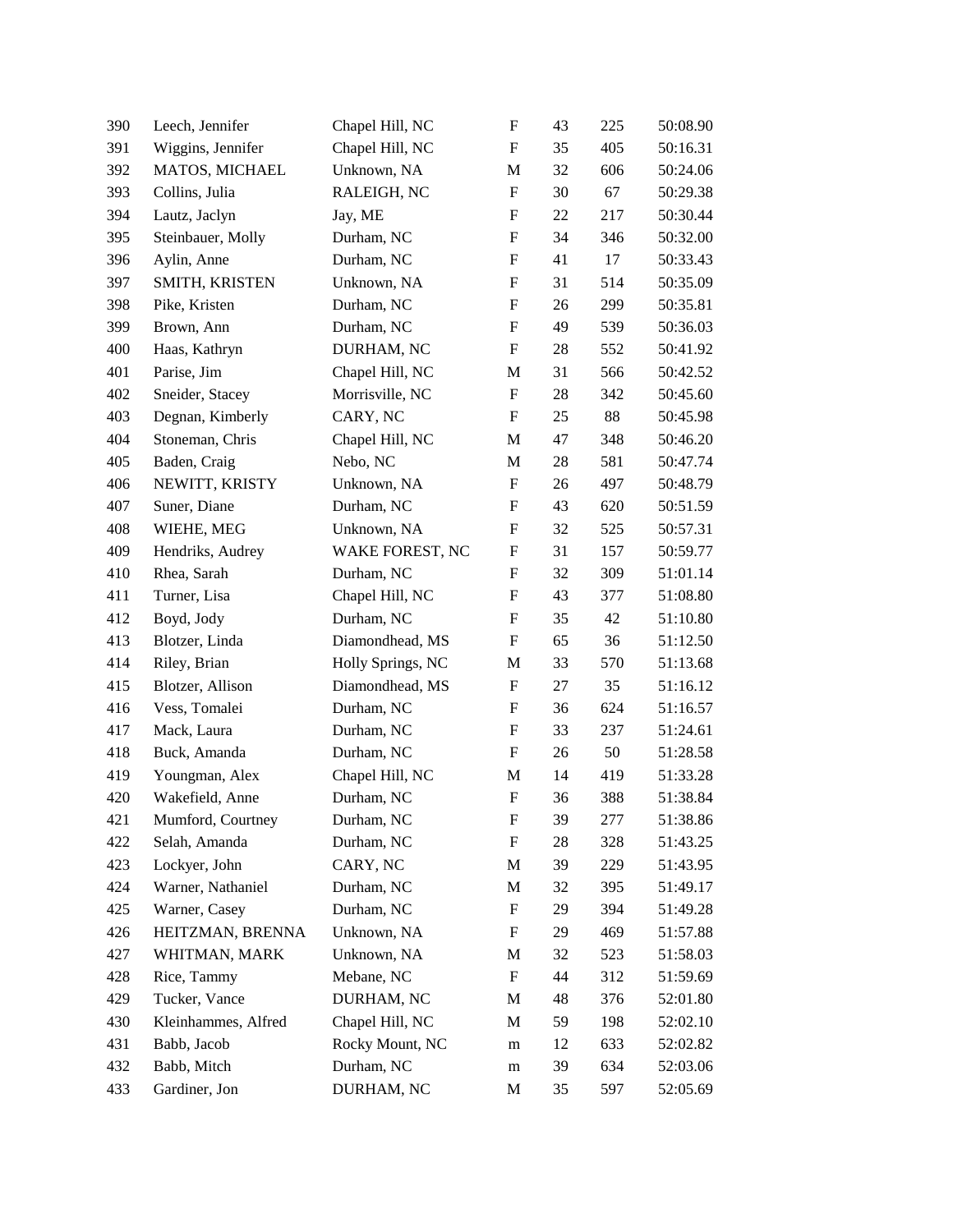| 434 | Gardiner, Michelle             | DURHAM, NC            | F                         | 33     | 598 | 52:06.27 |
|-----|--------------------------------|-----------------------|---------------------------|--------|-----|----------|
| 435 | Gilliam, Katy                  | Chapel Hill, NC       | F                         | 36     | 128 | 52:14.35 |
| 436 | Labriola, Deana                | Durham, NC            | $\boldsymbol{\mathrm{F}}$ | 33     | 210 | 52:17.57 |
| 437 | Clabby, Cathy                  | DURHAM, NC            | F                         | 51     | 65  | 52:19.35 |
| 438 | Swanson, Kris                  | Durham, NC            | $\boldsymbol{\mathrm{F}}$ | 37     | 356 | 52:19.80 |
| 439 | CRENSHAW, CYNTHIA              | Unknown, NA           | F                         | 42     | 448 | 52:25.20 |
| 440 | Miller, Susan                  | Hillsborough, NC      | F                         | 40     | 264 | 52:29.70 |
| 441 | Yehl, Mary                     | <b>BURLINGTON, NC</b> | $\boldsymbol{F}$          | 50     | 417 | 52:30.20 |
| 442 | Haney, Rich                    | Chapel Hill, NC       | M                         | 57     | 145 | 52:31.28 |
| 443 | Thomas, Lindsay                | Raleigh, NC           | $\mathbf f$               | 27     | 504 | 52:32.92 |
| 444 | COTTEN, PAM                    | Unknown, NA           | $\boldsymbol{\mathrm{F}}$ | 28     | 447 | 52:35.68 |
| 445 | Chapman, Mary                  | DURHAM, NC            | F                         | 38     | 59  | 52:39.10 |
| 446 | Criswell, David                | Durham, NC            | M                         | 47     | 543 | 52:45.97 |
| 447 | Kelley, Alexia                 | Durham, NC            | $\boldsymbol{\mathrm{F}}$ | 33     | 193 | 53:06.46 |
| 448 | Carley, Jason                  | Raleigh, NC           | M                         | 30     | 540 | 53:11.68 |
| 449 | Gosselin, Lorra                | Raleigh, NC           | F                         | 30     | 551 | 53:12.89 |
| 450 | Leckey, Jill                   | Durham, NC            | F                         | 28     | 221 | 53:15.02 |
| 451 | Savchenko, Naura               | Clayton, NC           | F                         | 39     | 616 | 53:17.50 |
| 452 | DeGraff, Nate                  | DURHAM, NC            | m                         | 33     | 500 | 53:20.14 |
| 453 | Mook, Kevin                    | Apex, NC              | M                         | 47     | 270 | 53:24.14 |
| 454 | Borden, Paula                  | Durham, NC            | F                         | 34     | 38  | 53:24.14 |
| 455 | YAMAZAWA, EMILY                | Unknown, NA           | $\boldsymbol{F}$          | 27     | 528 | 53:27.09 |
| 456 | Freeman, Matt                  | Durham, NC            | M                         | 28     | 117 | 53:28.97 |
| 457 | Wyatt, Jennifer                | Chapel Hill, NC       | F                         | 35     | 416 | 53:34.21 |
| 458 | Moore, Kathleen                | DURHAM, NC            | $\boldsymbol{\mathrm{F}}$ | 24     | 272 | 53:44.06 |
| 459 | Limber, Patrick                | DURHAM, NC            | M                         | 31     | 227 | 53:44.86 |
| 460 | Ward, Angie                    | Durham, NC            | F                         | 40     | 392 | 53:47.86 |
| 461 | Dykstra, Jessica               | Durham, NC            | $\boldsymbol{\mathrm{F}}$ | 29     | 99  | 53:49.33 |
| 462 | TOWE, ELIZABETH                | Unknown, NA           | $\boldsymbol{F}$          | 43     | 622 | 53:56.74 |
| 463 | Oh, Richard                    | Chapel Hill, NC       | M                         | 39     | 288 | 53:57.99 |
| 464 | Thiny, Michelle                | Chapel Hill, NC       | ${\bf F}$                 | 38     | 362 | 53:58.07 |
| 465 | Buchanan, Erin                 | Durham, NC            | F                         | 34     | 49  | 53:58.31 |
| 466 | HANSLEY, WILLIAM               | Unknown, NA           | M                         | 43     | 465 | 53:58.90 |
| 467 | Kang, Mia                      | Chapel Hill, NC       | $\boldsymbol{\mathrm{F}}$ | 41     | 192 | 53:59.30 |
| 468 | Ward, Ashley                   | Greensboro, NC        | F                         | 27     | 393 | 54:07.87 |
| 469 | Harrah, Sarah                  | Columbia, MD          | $\mathbf f$               | 35     | 630 | 54:11.91 |
| 470 | McCune, Brett                  | Unknown, NA           | m                         | 25     | 627 | 54:17.97 |
| 471 | Knowles, Amy                   | Durham, NC            | F                         | 35     | 201 | 54:20.91 |
| 472 | WHIRLEDGE, SHANNON Unknown, NA |                       | F                         | 28     | 522 | 54:21.02 |
| 473 | Powell, Amanda                 | Raleigh, NC           | F                         | $26\,$ | 301 | 54:35.88 |
| 474 | Fields Jr., Timothy            | Durham, NC            | M                         | 22     | 113 | 54:40.47 |
| 475 | cuni, amy                      | Raleigh, NC           | F                         | 31     | 77  | 54:49.75 |
| 476 | darling, rani                  | Durham, NC            | F                         | 32     | 84  | 54:53.16 |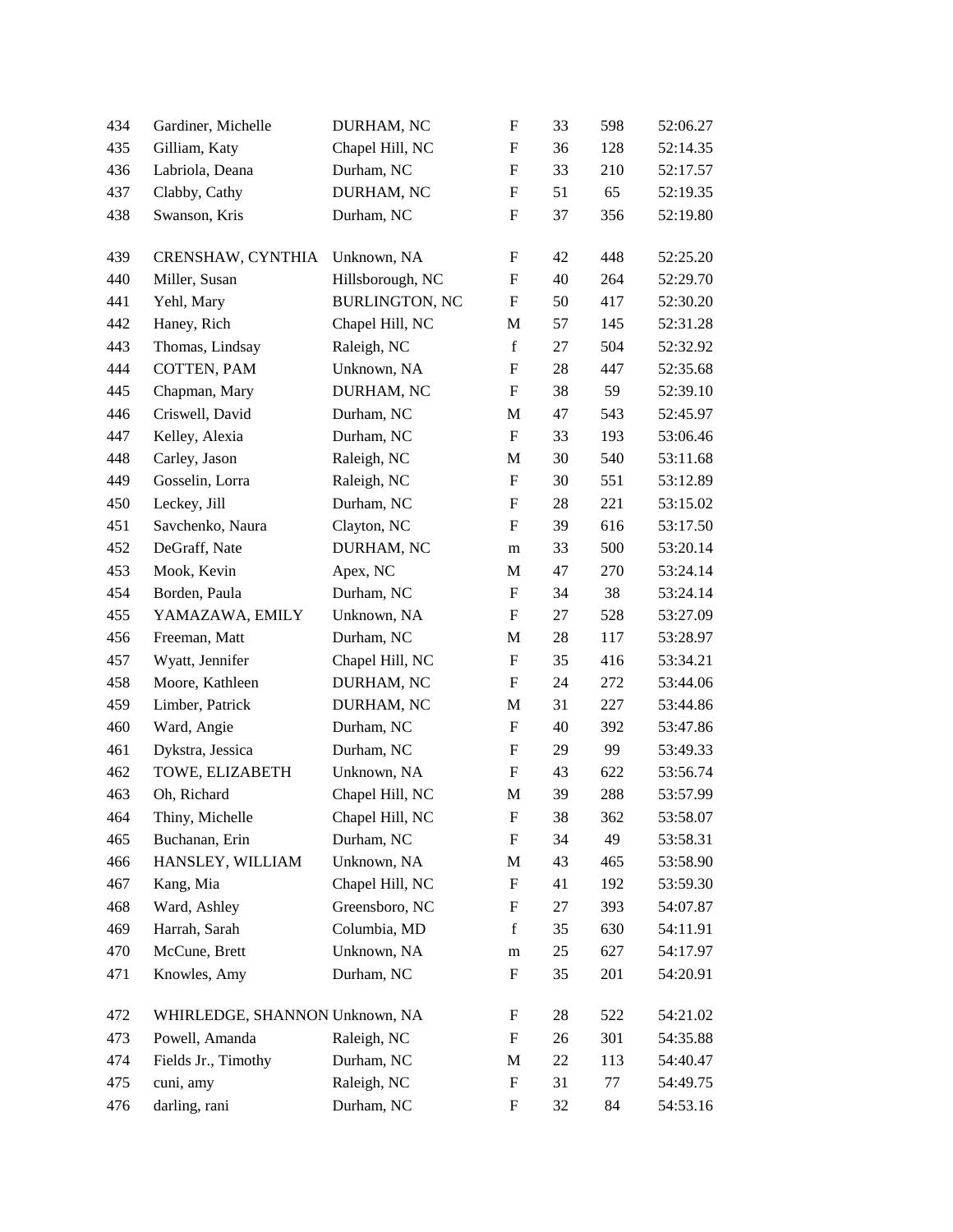| 477 | READ, EMILY         | Unknown, NA      | $\boldsymbol{F}$          | 55 | 506 | 54:56.72 |
|-----|---------------------|------------------|---------------------------|----|-----|----------|
| 478 | TAYLOR, ANITA       | Unknown, NA      | $\boldsymbol{\mathrm{F}}$ | 35 | 519 | 55:02.24 |
| 479 | HUTTON, JEANNIE     | Unknown, NA      | F                         | 47 | 477 | 55:04.29 |
| 480 | Haytmanek, Larisa   | Durham, NC       | $\boldsymbol{F}$          | 28 | 150 | 55:08.06 |
| 481 | Beck, Chrissy       | DURHAM, NC       | $\boldsymbol{F}$          | 43 | 25  | 55:08.25 |
| 482 | Fry, Meridith       | Chapel Hill, NC  | $\boldsymbol{\mathrm{F}}$ | 26 | 118 | 55:13.85 |
| 483 | Brikner, Natalya    | DURHAM, NC       | $\boldsymbol{F}$          | 23 | 46  | 55:28.02 |
| 484 | Tebb, Jennifer      | Durham, NC       | F                         | 32 | 621 | 55:28.96 |
| 485 | Thornton, Adam      | Apex, NC         | M                         | 9  | 368 | 55:37.18 |
| 486 | Dye, Christi        | DURHAM, NC       | $\boldsymbol{\mathrm{F}}$ | 36 | 98  | 55:40.20 |
| 487 | Peragallo, Rachel   | DURHAM, NC       | $\boldsymbol{\mathrm{F}}$ | 31 | 568 | 55:41.46 |
| 488 | O'Neal, Catherine   | Mebane, NC       | $\mathbf F$               | 42 | 286 | 55:43.93 |
| 489 | Walker, John        | Pittsboro, NC    | M                         | 42 | 625 | 55:46.93 |
| 490 | Ferguson, Keith     | Raleigh, NC      | M                         | 26 | 548 | 55:55.39 |
| 491 | Wickersham, Jeremy  | Durham, NC       | M                         | 33 | 401 | 55:55.66 |
| 492 | Bennett, Jennifer   | Durham, NC       | $\boldsymbol{\mathrm{F}}$ | 31 | 535 | 56:04.68 |
| 493 | Silva, Hernan       | Durham, NC       | M                         | 46 | 333 | 56:05.68 |
| 494 | reddington, krista  | Hillsborough, NC | $\boldsymbol{\mathrm{F}}$ | 36 | 308 | 56:09.27 |
| 495 | Hutchinson, Gerald  | Charlotte, NC    | M                         | 50 | 602 | 56:11.00 |
| 496 | tilton, camillia    | Sanford, NC      | $\mathbf f$               | 23 | 443 | 56:13.06 |
| 497 | Arceneaux, Anna     | Durham, NC       | $\boldsymbol{\mathrm{F}}$ | 31 | 15  | 56:20.47 |
| 498 | waxtein, bernardo   | Raleigh, NC      | M                         | 27 | 398 | 56:23.56 |
| 499 | Brundige, Juliet    | CARY, NC         | $\boldsymbol{F}$          | 42 | 48  | 56:23.63 |
| 500 | Reaves, Colleen     | Timberlake, NC   | $\boldsymbol{F}$          | 37 | 307 | 56:24.36 |
| 501 | Peterson, Melissa   | Durham, NC       | $\mathbf f$               | 29 | 632 | 56:29.75 |
| 502 | galli, joanne       | DURHAM, NC       | $\boldsymbol{\mathrm{F}}$ | 51 | 549 | 56:40.59 |
| 503 | Hall, Kristie       | Apex, NC         | $\boldsymbol{F}$          | 34 | 143 | 56:40.75 |
| 504 | Johnson, Kristin    | Durham, NC       | $\boldsymbol{F}$          | 27 | 183 | 56:44.93 |
| 505 | Bertini, Emily      | Goldsboro, NC    | $\boldsymbol{F}$          | 23 | 31  | 56:51.40 |
| 506 | Harano, Jessica     | Arvada, CO       | $\mathbf f$               | 26 | 631 | 56:51.50 |
| 507 | Gaudaur, Heather    | Durham, NC       | $\boldsymbol{\mathrm{F}}$ | 33 | 123 | 56:54.62 |
| 508 | Perry, Danielle     | Raleigh, NC      | $\mathbf F$               | 39 | 295 | 56:58.41 |
| 509 | Perry, Kim          | Raleigh, NC      | $\boldsymbol{F}$          | 43 | 297 | 56:58.74 |
| 510 | Dinsmore, Katie     | Durham, NC       | $\boldsymbol{F}$          | 29 | 91  | 57:13.17 |
| 511 | Jones, Amy          | Durham, NC       | $\mathbf F$               | 31 | 185 | 57:13.40 |
| 512 | Murray, Michael     | Chapel Hill, NC  | M                         | 49 | 279 | 57:14.71 |
| 513 | Sundheim, Leah      | Durham, NC       | $\boldsymbol{F}$          | 29 | 352 | 57:16.98 |
| 514 | Jaikaran, Christina | Durham, NC       | $\boldsymbol{F}$          | 30 | 177 | 57:18.65 |
| 515 | SHUTT, DAVID        | Unknown, NA      | M                         | 47 | 513 | 57:21.07 |
| 516 | Hanauer, Kimberly   | Durham, NC       | $\boldsymbol{F}$          | 29 | 599 | 57:36.74 |
| 517 | COREY, KARINA       | Unknown, NA      | $\boldsymbol{F}$          | 29 | 446 | 57:40.52 |
| 518 | Kessler, Angela     | Goldsboro, NC    | $\boldsymbol{F}$          | 21 | 196 | 57:41.87 |
| 519 | Barger, Crystal     | Durham, NC       | $\boldsymbol{F}$          | 29 | 20  | 57:50.25 |
| 520 | Schulze, Curtis     | Durham, NC       | M                         | 36 | 326 | 57:53.89 |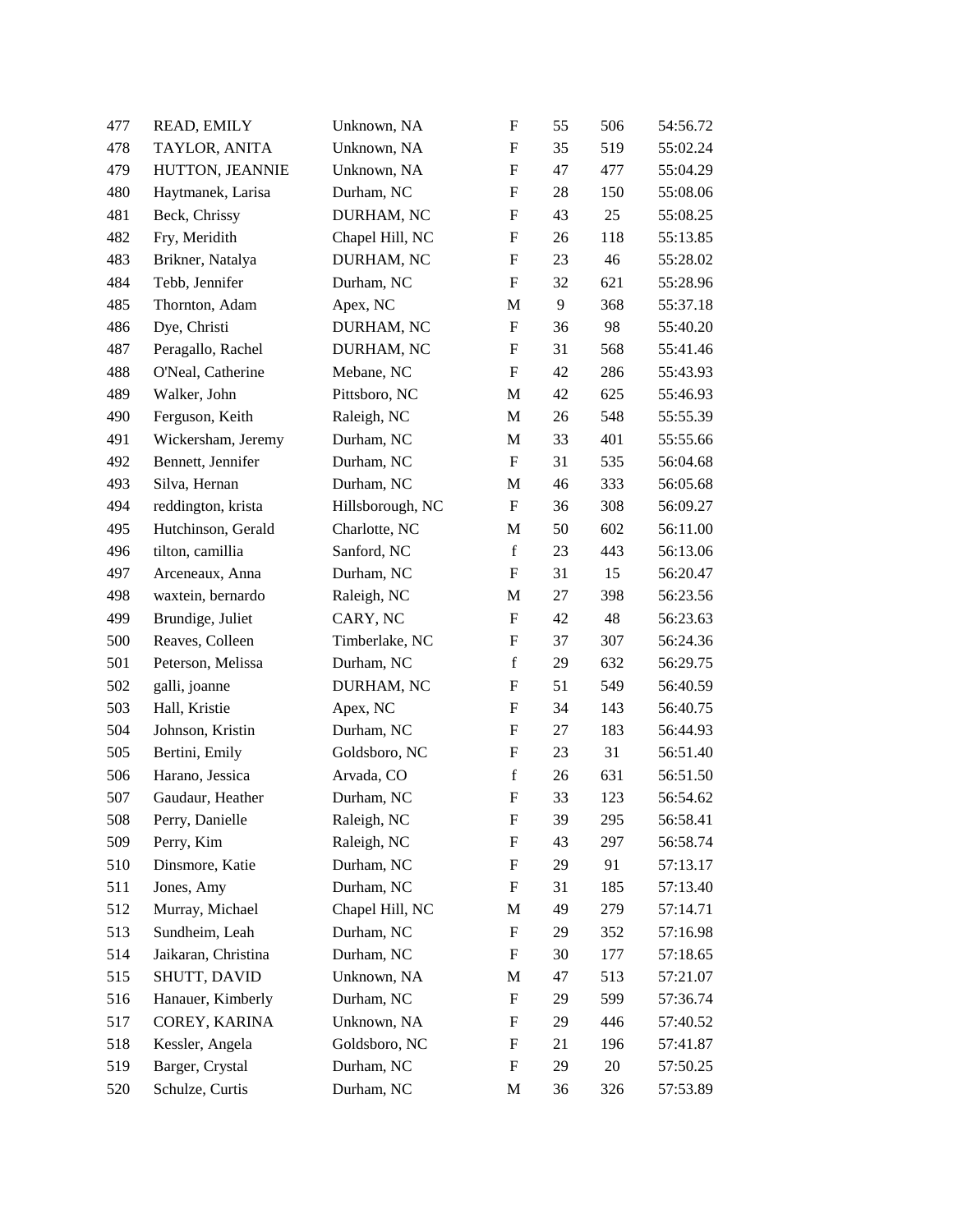| 521 | TAYLOR, VIRGINIA                | Unknown, NA            | $\boldsymbol{\mathrm{F}}$ | 50 | 520 | 57:59.57   |
|-----|---------------------------------|------------------------|---------------------------|----|-----|------------|
| 522 | may, cleveland                  | Durham, NC             | M                         | 14 | 607 | 58:04.99   |
| 523 | Nassif, Mary-Charles            | Durham, NC             | $\boldsymbol{\mathrm{F}}$ | 30 | 280 | 58:08.84   |
| 524 | o'connor, brian                 | Durham, NC             | M                         | 19 | 612 | 58:11.29   |
| 525 | may, karen                      | Durham, NC             | $\boldsymbol{\mathrm{F}}$ | 19 | 609 | 58:11.53   |
| 526 | RYZHIKOVE, ELENA                | Unknown, NA            | $\boldsymbol{\mathrm{F}}$ | 45 | 509 | 58:13.64   |
| 527 | Simpson, Candice                | Durham, NC             | F                         | 21 | 573 | 58:17.95   |
| 528 | D'Alessio, Ana                  | Carrboro, NC           | $\boldsymbol{\mathrm{F}}$ | 37 | 83  | 58:39.48   |
| 529 | Cardamone, Karen                | Durham, NC             | $\boldsymbol{F}$          | 43 | 57  | 58:43.65   |
| 530 | Sander, Cathi                   | Durham, NC             | $\mathbf f$               | 34 | 485 | 58:45.65   |
| 531 | Sander, Jon                     | Durham, NC             | ${\rm m}$                 | 34 | 512 | 58:46.65   |
| 532 | Gilmore, Carrie                 | Durham, NC             | $\mathbf F$               | 35 | 129 | 58:52.74   |
| 533 | Hoogervorst, Amy                | Chapel Hill, NC        | $\boldsymbol{F}$          | 41 | 168 | 58:57.54   |
| 534 | GARCIA-GVANADOS, AL Unknown, NA |                        | $\boldsymbol{F}$          | 47 | 461 | 59:00.50   |
| 535 | HOLDER, HEATHER                 | Unknown, NA            | $\boldsymbol{F}$          | 30 | 475 | 59:06.76   |
| 536 | Ferrari, Renee                  | Chapel Hill, NC        | $\boldsymbol{F}$          | 42 | 112 | 59:14.25   |
| 537 | Capps, Jan                      | Wrightsville Beach, NC | $\boldsymbol{\mathrm{F}}$ | 56 | 55  | 59:14.41   |
| 538 | Huray, Erica                    | DURHAM, NC             | $\boldsymbol{\mathrm{F}}$ | 28 | 174 | 59:14.60   |
| 539 | SCHLESINGER, LISA               | Unknown, NA            | F                         | 41 | 510 | 59:15.64   |
| 540 | KOTT, RHONDA                    | Unknown, NA            | F                         | 46 | 481 | 59:16.31   |
| 541 | Wilson, Valerie                 | DURHAM, NC             | $\boldsymbol{F}$          | 23 | 407 | 59:53.31   |
| 542 | Kunkel, Holly                   | DURHAM, NC             | $\mathbf F$               | 34 | 208 | 59:54.29   |
| 543 | Van Fleteren, Keri              | Durham, NC             | $\boldsymbol{\mathrm{F}}$ | 38 | 383 | 59:56.57   |
| 544 | Ginn, Courtney                  | Durham, NC             | $\boldsymbol{F}$          | 22 | 130 | 59:57.67   |
| 545 | may, judith                     | Durham, NC             | F                         | 50 | 608 | 1:00:02.28 |
| 546 | MENDES, KAREN                   | Unknown, NA            | $\boldsymbol{\mathrm{F}}$ | 41 | 490 | 1:00:18.71 |
| 547 | SIMON, LILIANA                  | Durham, NC             | $\mathbf F$               | 35 | 334 | 1:00:19.71 |
| 548 | <b>BAGGOTT, KATHLEEN</b>        | Unknown, NA            | $\boldsymbol{\mathrm{F}}$ | 52 | 427 | 1:00:30.93 |
| 549 | ZEA, MATILDA                    | Unknown, NA            | F                         | 37 | 530 | 1:00:31.05 |
| 550 | RYA, TUELS                      | Unknown, NA            | M                         | 47 | 508 | 1:00:41.64 |
| 551 | Lowry, Amy                      | Mebane, NC             | $\boldsymbol{F}$          | 34 | 561 | 1:00:45.09 |
| 552 | Weber, Crystal                  | Durham, NC             | $\boldsymbol{F}$          | 30 | 399 | 1:00:45.56 |
| 553 | Layman, Annette                 | Durham, NC             | $\boldsymbol{\mathrm{F}}$ | 44 | 218 | 1:00:58.19 |
| 554 | Houde, JOE                      | Durham, NC             | M                         | 37 | 171 | 1:01:15.66 |
| 555 | Houde, LEah                     | Durham, NC             | $\boldsymbol{\mathrm{F}}$ | 35 | 172 | 1:01:15.88 |
| 556 | Hasan, Lisa                     | Durham, NC             | $\boldsymbol{F}$          | 37 | 149 | 1:01:25.25 |
| 557 | Spears, Martha                  | RALEIGH, NC            | $\boldsymbol{F}$          | 25 | 343 | 1:01:27.00 |
| 558 | COOK, KATHLEEN                  | Unknown, NA            | $\boldsymbol{F}$          | 27 | 588 | 1:01:34.43 |
| 559 | Montague, Sheila                | Durham, NC             | F                         | 68 | 269 | 1:02:21.57 |
| 560 | Ghezzo, Ginny                   | DURHAM, NC             | F                         | 41 | 126 | 1:02:33.93 |
| 561 | Morris, Liz                     | Chapel Hill, NC        | $\boldsymbol{F}$          | 24 | 565 | 1:02:39.93 |
| 562 | Deberry, Stephani               | Durham, NC             | $\boldsymbol{\mathrm{F}}$ | 27 | 87  | 1:02:40.04 |